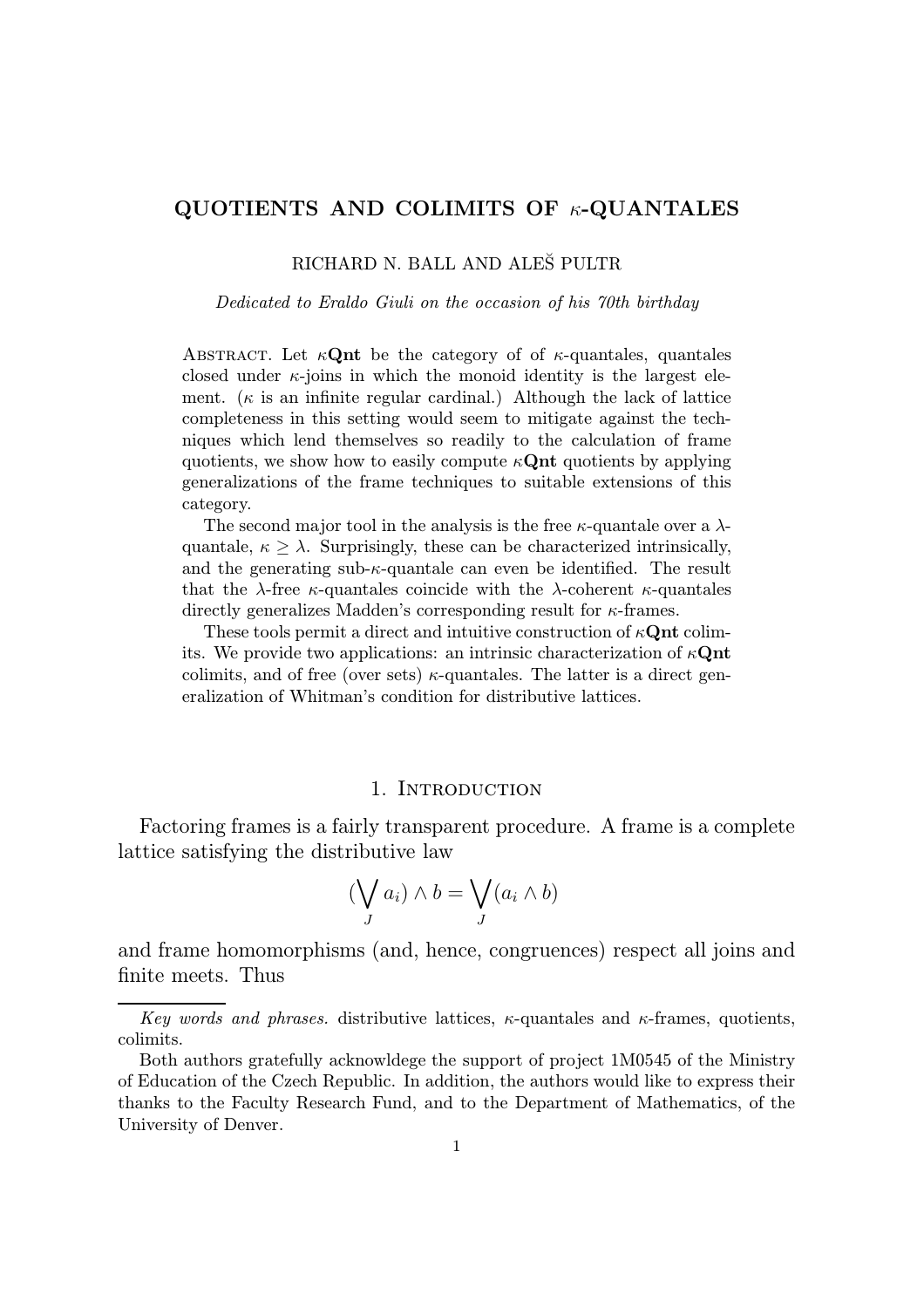- the completeness yields a canonical representation of the congruence classes by their largest elements,
- the Heyting operation following from the distributivity law (preserving suprema by the maps  $x \mapsto a \wedge x$  makes them left Galois adjoints) provides a simple technique for extending a generating relation; it often explicitly yields the resulting quotient without really bothering with the congruence itself.

(See, e.g., [5] and [11].) Almost the same holds, more generally, for commutative quantales with top unit with the adjoint to the multiplication in place of the Heyting operation mentioned.

For distributive lattices,  $\sigma$ -frames,  $q$ -lattices, etc., neither of these advantageous circumstances obtain. Still, by use of suitable extensions we can exploit the technique of frames/quantales to obtain transparent representations of their respective quotient algebras. One of the purposes of this article is to show how easily this can be done.

Another motivation for our investigation goes back to [3], published in 1993 and related to the much older [2] of 1976. There it was shown how to obtain colimits of distributive algebras in linear categories using the associated colimits of the underlying structures. The important point here is the parallel between phenomena like obtaining coproducts of commutative rings as tensor products of the underlying abelian groups, and the quite analogous construction of coproducts of frames based on coproducts of the underlying meet-semilattices. Using our technique we can in some cases (distributive lattices,  $\sigma$ -frames,  $q$ -lattices) replace the abstract categorical construction by a quite explicit one. As an application we present a simple proof of a basic intrinsic fact of the resulting algebras.

# 2. Preliminaries

In this section we set out the basic definitions and notation, and then develop the machinery of quantale quotients. The latter is a generalization of the corresponding frame technique (see [5] or [11]), and is fundamental to everything that follows.

2.1.  $\kappa$ -quantales. If M is a subset of a poset  $(X, \leq)$  we will denote the down-set generated by M by

$$
\downarrow M = \{ X : \exists m \in M, \ x \le m \},
$$

and call M a *down-set* if  $M = \downarrow M$ . We abbreviate  $\downarrow \{a\}$  to  $\downarrow a$ .

Throughout this article  $\kappa$  and  $\lambda$  designate either infinite regular cardinals, the symbol 0, or the symbol  $\infty$ . We assume that  $0 \leq \kappa \leq \infty$  for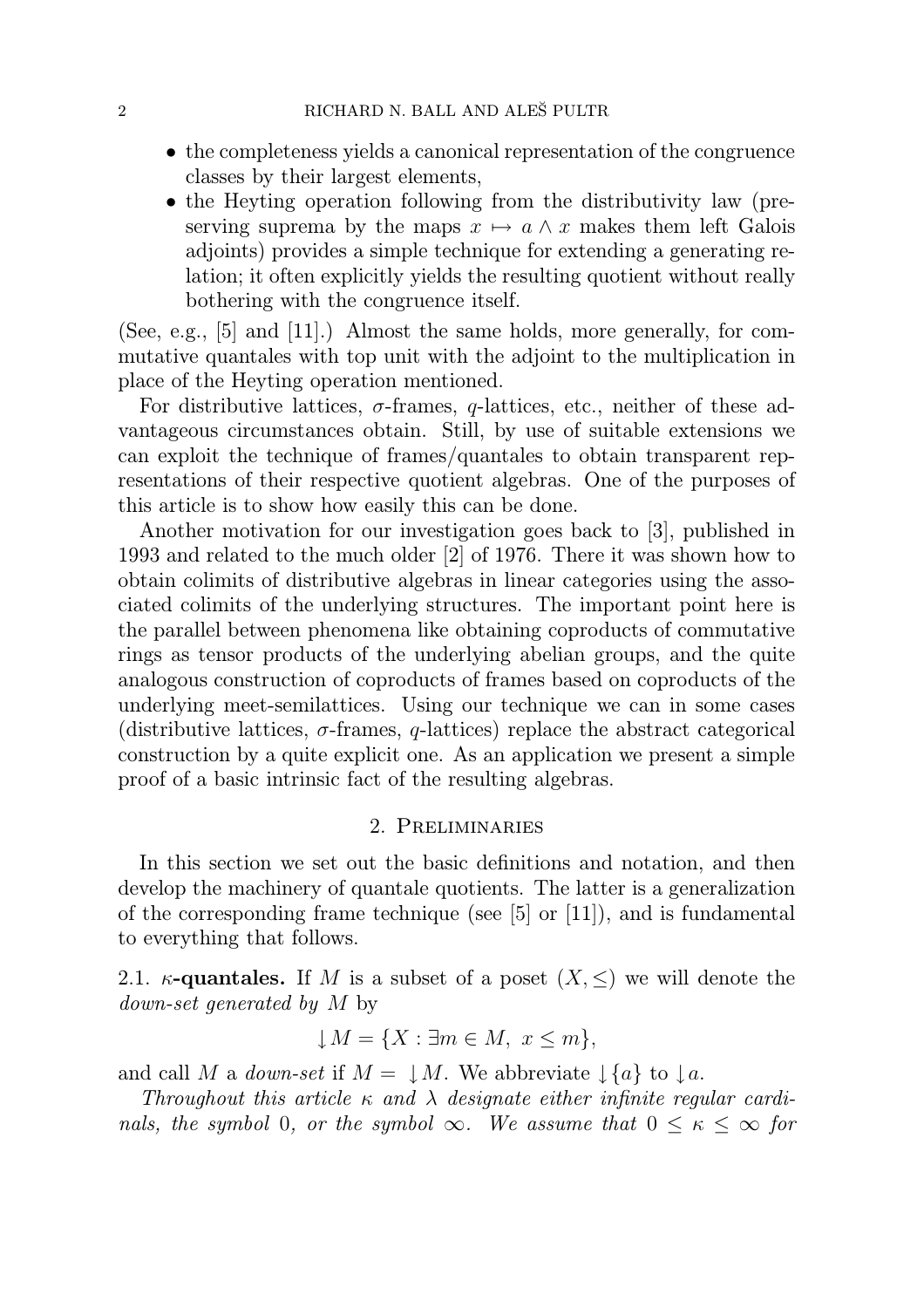infinite regular cardinals  $\lambda$ , and we assume that  $\lambda \leq \kappa$ . A  $\kappa$ -set is a set of cardinality strictly less than  $\kappa$ ; there are no 0-sets, an  $\omega$ -set is a finite set, an  $\omega_1$ -set is a countable set, and any set is an  $\infty$ -set. A  $\kappa$ -subset of a given set A is a subset  $B \subseteq A$  which is a  $\kappa$ -set; we write  $B \subseteq_{\kappa} A$ . If, in a poset A with subset B,  $a = \bigvee B_0$  for some  $B_0 \subseteq_{\kappa} B$  then we will say that a is a  $\kappa$ -join of elements of B. When the join operation is the union of subsets, we will speak of a as being a  $\kappa$ -union.

We will be concerned with  $\kappa$ -quantales  $(L, \cdot, 1, \leq)$ , structures in which  $(L, \cdot, 1)$  is a commutative monoid and all *κ*-subsets possess joins, such that

- 1 is the top of  $(L, \leq)$ , and
- the monoid operation distributes over  $\kappa$ -joins.

If there is no danger of confusion, the operation is denoted simply by juxtaposition. A 0-quantale is simply a commutative monoid, devoid of order.  $\aleph_0$ -quantales, the counterparts of distributive lattices, are referred to as q-lattices.  $\infty$ -quantales are referred to as simply quantales. The  $\kappa$ morphisms preserve all the assumed suprema and the monoid structure, as do the congruences. The resulting category will be designated by  $\kappa \mathbf{Qnt}$ ; at whim we will substitute the synonymous notations **CMon** for **0Qnt** and Qnt for  $\infty$ Qnt. Note that in all cases except  $\kappa = 0$  we have the bottom element  $0 = \sup \emptyset$ , and that it is preserved by homomorphisms.

## **Observation 2.1.1.** Let L be a  $\kappa$ -quantale,  $\kappa > 0$ .

- (1) By distributivity,  $x \cdot y$  is monotone in both variables.
- (2)  $xy \leq x, y$ , since 1 is the top, and  $x \cdot 0 = 0$  since  $x \cdot 0 \leq 1 \cdot 0 = 0$ .
- (3)  $xy = x \wedge y$  iff the monoid is idempotent, since in that case  $z \leq x, y$ implies  $z = z \cdot z \leq x \cdot y$ .

We use the term  $\kappa$ -quantale as an abbreviation for commutative  $\kappa$ quantale with top unit. In the general theory of quantales these entities are not necessarily commutative, and the top element does not have to be the unit of the multiplication. (For more about quantales see, e.g., [4], [9], and [10].) In the particularly important case of an idempotent multiplication (that is, of meet), the  $\kappa$ -quantales are precisely the  $\kappa$ -frames;  $\infty$ -quantales are usually called frames,  $\aleph_1$ -quantales are usually called  $\sigma$ -frames, and the  $\aleph_0$ -quantales are, of course, precisely the bounded distributive lattices. The resulting categories will be denoted by Frm,  $\kappa$ Frm, (especially  $\sigma$ Frm), and DLat.

2.2. Quantale Quotients. Due to the completeness and to the Heyting structure, quotients of frames are easy to obtain. In this subsection we will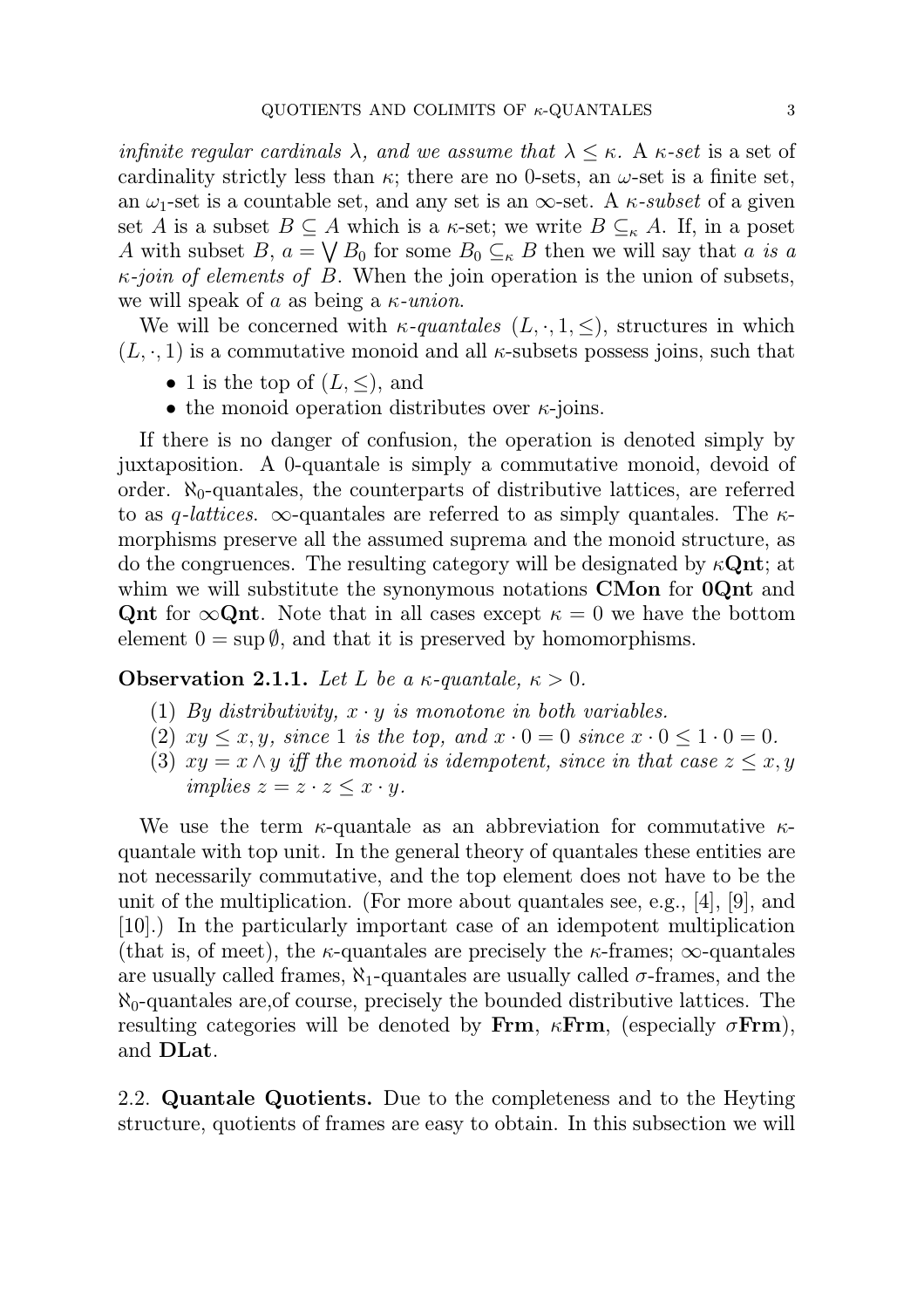generalize the frame factorization procedure to quantales, and in later sections we will use this machinery to factor some structures that do not have the above advantages. Throughout this section L represents a quantale.

The distributivity  $a \cdot \bigvee b_i = \bigvee (a \cdot b_i)$  in L can be interpreted as saying that the mappings  $(x \mapsto a \cdot x) : L \to L$  preserve all suprema, and hence they are left Galois adjoints. This gives rise to an operation  $\rightarrow$  on L such that

$$
ab \le c \quad \text{iff} \quad a \le b \to c.
$$

Let R be a binary relation on L. An element  $s \in S$  is said to be Rsaturated, or simply *saturated*, if

$$
\forall a, b, c \quad aRb \implies (ac \le s \text{ iff } bc \le s).
$$

The set of all saturated elements will be denoted by

L/R.

Observation 2.2.1. An arbitrary meet of saturated elements is saturated. And if s is saturated then so is every element of the form  $x \to s$ ,  $x \in L$ .

*Proof.* We have  $ac \leq x \to s$  iff  $acx \leq s$  iff  $bcx \leq s$  iff  $bc \leq x \to s$ .

Define a mapping

$$
\mu_R \equiv (x \mapsto \bigwedge_{x \le s \in L/R} s) : L \longrightarrow L/R.
$$

We have

**Lemma 2.2.2.** (1)  $x \leq \mu(x)$ ,  $\mu$  is monotone, and  $\mu\mu(x) = \mu(x)$ , (2)  $\mu(xy) = \mu(\mu(x)\mu(y)).$ 

*Proof.* (1) is trivial. (2) For saturated s we have  $\mu(xy) \leq s$  iff  $xy \leq s$  iff  $x \leq y \to s$  iff  $\mu(x) \leq y \to s$  iff  $y \leq \mu(x) \to s$  iff  $\mu(y) \leq \mu(x) \to s$  iff  $\mu(x)\mu(y) \leq s$  iff  $\mu(\mu(x)\mu(y)) \leq s$ .

In the case of frames one has more, namely  $\mu(xy) = \mu(x)\mu(y)$ . This, together with the property (1), makes  $\mu$  a nucleus, one of the basic means of describing sublocales (generalized subspaces). See, e.g., [5] or [6].

**Theorem 2.2.3.**  $L/R$  is a complete lattice, and if it is endowed with the multiplication  $x * y = \mu(xy)$  it becomes a quantale and  $\mu_R$  becomes an quantale morphism  $L \to L/R$ .

If aRb then  $\mu_B(a) = \mu_B(b)$ , and for every quantale morphism  $h : L \rightarrow$ M such that  $aRb \Rightarrow h(a) = h(b)$  there is a unique quantale morphism  $\overline{h}: L/R \to M$  such that  $\overline{h}\mu_R = h$ . Moreover,  $\overline{h}(a) = h(a)$  for all  $a \in L/R$ .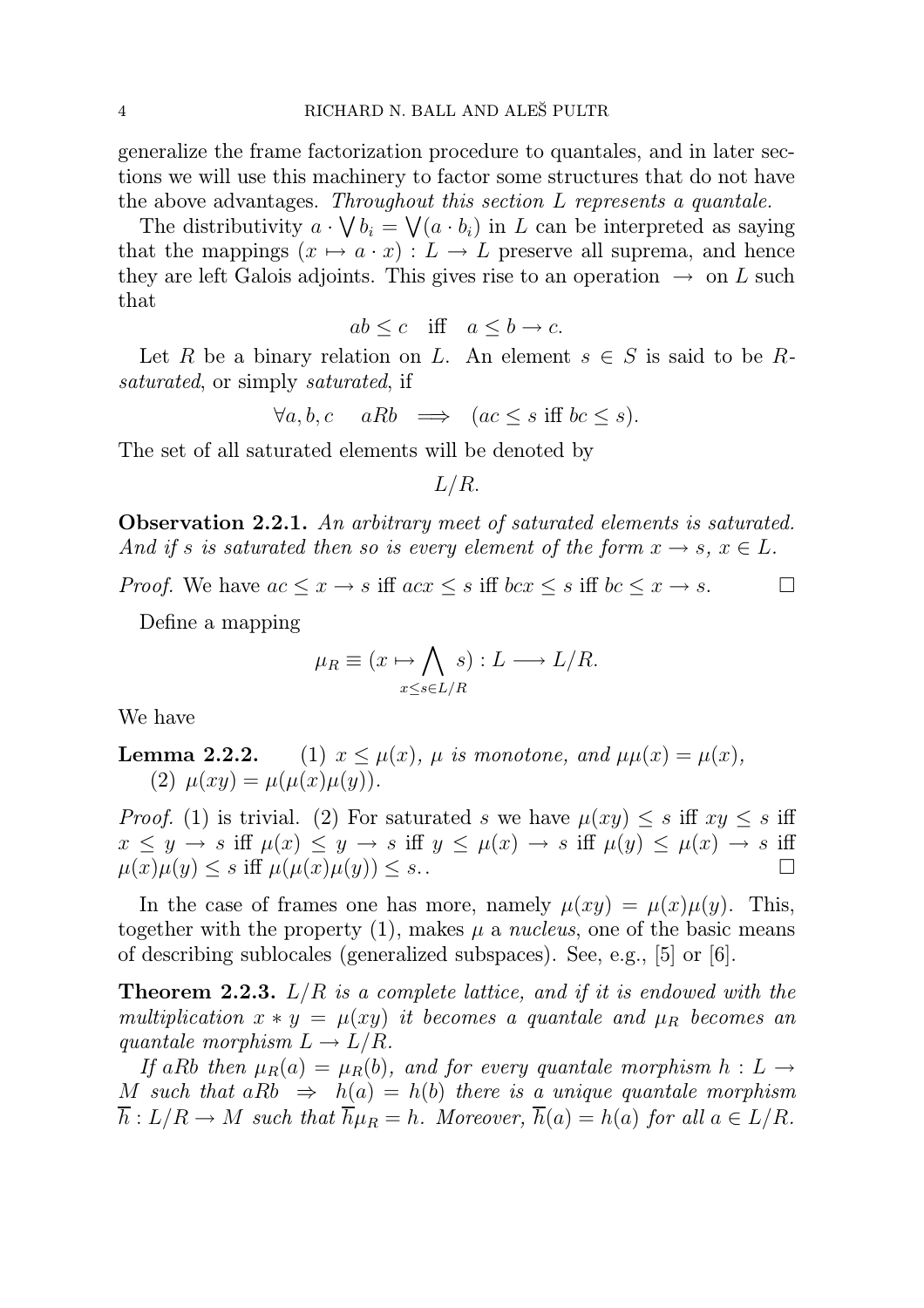*Proof.* L/R is a complete lattice with the supremum  $\bigcup a_i = \mu(\bigvee a_i)$ : indeed, if  $b \ge a_i$  for all i, and if  $b \in L/R$  then  $b \ge \sqrt{a_i}$ , and  $b = \mu(b) \ge$  $\mu(\bigvee a_i)$ .  $\mu$  preserves the multiplication by Lemma 2.2.2(2), and for  $a_i \in L$ we have  $\mu(\bigvee a_i) \leq \mu(\bigvee \mu(a_i)) = \bigsqcup \mu(a_i) \leq \mu(\bigvee a_i)$ . Thus,  $\mu$  also preserves all joins. Since it is onto, this makes  $L/R$  a quantale and  $\mu$  a quantale morphism. Further, if aRb then  $b \leq \mu(a)$  since  $a \leq \mu(a)$  and  $\mu(a)$  is saturated. Hence  $\mu(b) \leq \mu(a)$  and by symmetry  $\mu(b) = \mu(a)$ .

Let  $h: L \to M$  be such that  $aRb \Rightarrow h(a) = h(b)$ . We first claim that  $h\mu(x) = h(x), x \in L$ . To verify this claim, set

$$
\sigma(x) = \bigvee_{h(y) \le h(x)} y.
$$

**Obviously** 

(\*) 
$$
x \leq \sigma(x)
$$
 and  $h\sigma(x) = h(x)$ .

Let aRb and  $ac \leq \sigma(x)$ . Then  $h(bc) = h(ac) \leq h(c) = h(x)$  and hence  $bc \leq \sigma(x)$ . Thus,  $\sigma(x)$  is saturated. Combining this fact with  $(*)$  we obtain that  $x \leq \mu(x) \leq \sigma(x)$  and hence

$$
h(x) \le h\mu(x) \le h\sigma(x) = h(x),
$$

which proves the claim.

To complete the proof of the theorem, define  $\overline{h}$  :  $L/R \rightarrow M$  to be the restriction of h to  $L/R$ . Then

$$
\overline{h}\left(\bigsqcup_{I} x_{i}\right) = h\left(\mu\left(\bigvee_{I} x_{i}\right)\right) = h\left(\bigvee_{I} x_{i}\right) = \bigvee_{I} h\left(x_{i}\right) = \bigvee_{I} \overline{h}\left(x_{i}\right),
$$
  

$$
\overline{h}\left(x * y\right) = h\left(\mu\left(xy\right)\right) = h\left(xy\right) = h\left(x\right)h\left(y\right) = \overline{h}\left(x\right)\overline{h}\left(y\right),
$$

so that  $\overline{h}$  is the morphism we seek.

Often it is easy to find transparent formulas characterizing the saturated elements which make the quotient fairly transparent (see Section 4 below). This is sometimes helped by special properties of the initial relation R. We easily deduce the following

**Proposition 2.2.4.** Let C be a join basis of L and let  $R \subseteq L \times L$  be such that

$$
\forall a, b \in L \,\,\forall c \in C \quad aRb \Rightarrow (ac)R(bc).
$$

Then  $s \in L$  is R-saturated iff

$$
aRb \quad \Rightarrow \quad (a \le s \quad \text{iff} \quad b \le s).
$$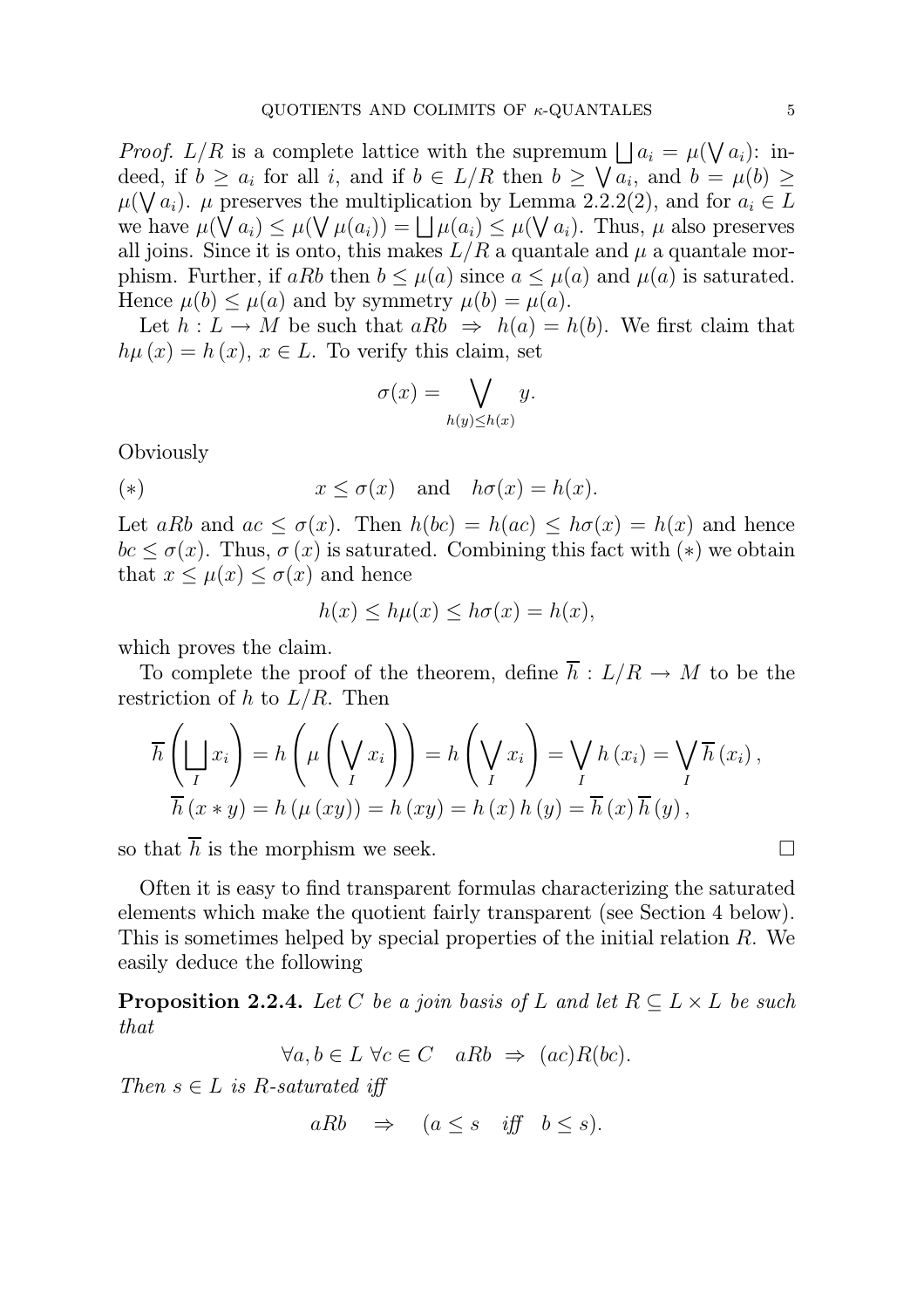If, moreover, aRb  $\Rightarrow$  a  $\leq$  b this reduces to

 $aRb \Rightarrow (a \leq s \Rightarrow b \leq s),$ 

or, trivially rewritten, to

 $aRb \& (a \leq s) \Rightarrow b \leq s.$ 

#### 3. FREE  $\kappa$ -QUANTALES

Keeping in mind our convention that  $0 \leq \lambda \leq \kappa \leq \infty$ , we have the forgetful functor  $\mathfrak{U}^{\kappa}_{\lambda}$  $\kappa_{\lambda} : \kappa \mathbf{Qnt} \to \lambda \mathbf{Qnt}$ , which we often use but seldom mention, and whose adjoint  $\mathfrak{F}_{\kappa}^{\lambda}$  $\lambda_{\kappa} : \lambda \mathbf{Qnt} \to \kappa \mathbf{Qnt}$  we analyze in this section. For a given  $\lambda$ -quantale L, we refer to  $\mathfrak{F}_{\kappa}^{\lambda}L$  as the free  $\kappa$ -quantale over L. We begin by describing  $\mathfrak{F}^0_{\kappa}L$ .

3.1. The free  $\kappa$ -quantale over a commutative monoid. Fix  $\kappa > 0$ . A pre-ideal in a commutative monoid S is a subset  $U \subseteq S$  such that

$$
u \in U \& s \in S \implies us \in U.
$$

Though a pre-ideal need not be a down-set, a down-set is a pre-ideal in any quantale by Observation 2.1.1 $(2)$ , and the pre-ideals of a meet-semilattice are exactly the down-sets. The smallest pre-ideal containing an element  $a \in S$  is obviously the principal pre-ideal

$$
[a] = \{as : s \in S\}.
$$

In particular, in the semilattice case  $[a] = \int a$ . The pre-ideal generated by an arbitrary subset  $A \subseteq S$  is

$$
[A] \equiv \{ as : a \in A, \ s \in S \} = \bigcup_{A} [a].
$$

Lemma 3.1.1. Let S be a commutative monoid.

- (1) If  $U_i$ ,  $i \in I$ , are pre-ideals then so is  $\bigcup_I U_i$ .
- (2) If U and V are pre-ideals then  $U \cdot V = \{uv : u \in U, v \in V\}$  is a pre-ideal. This operation is associative and commutative. If the monoid is idempotent, i.e., a meet semilattice, then  $U \cdot U = U$ .
- (3)  $U \cdot S = U$ .
- (4)  $U \cdot (\bigcup_{I} V_i) = \bigcup_{I} (U \cdot V_i).$
- (5)  $[a] \cdot [b] = [ab]$ , and  $[1] = S$ .

*Proof.* (1) is trivial. (2) If  $u \in U$ ,  $v \in V$  and  $x \in S$  then  $(uv)x = u(vx)$ with  $vx \in V$ . Associativity, commutativity, and the idempotent case are obvious. (3) By definition  $US \subseteq U$ , but because of the unit we have  $US \supseteq U$ . (4)  $x \in U \cdot \bigcup V_i$  iff  $x = uv$  with  $u \in U$  and  $v \in \bigcup U_i$  iff there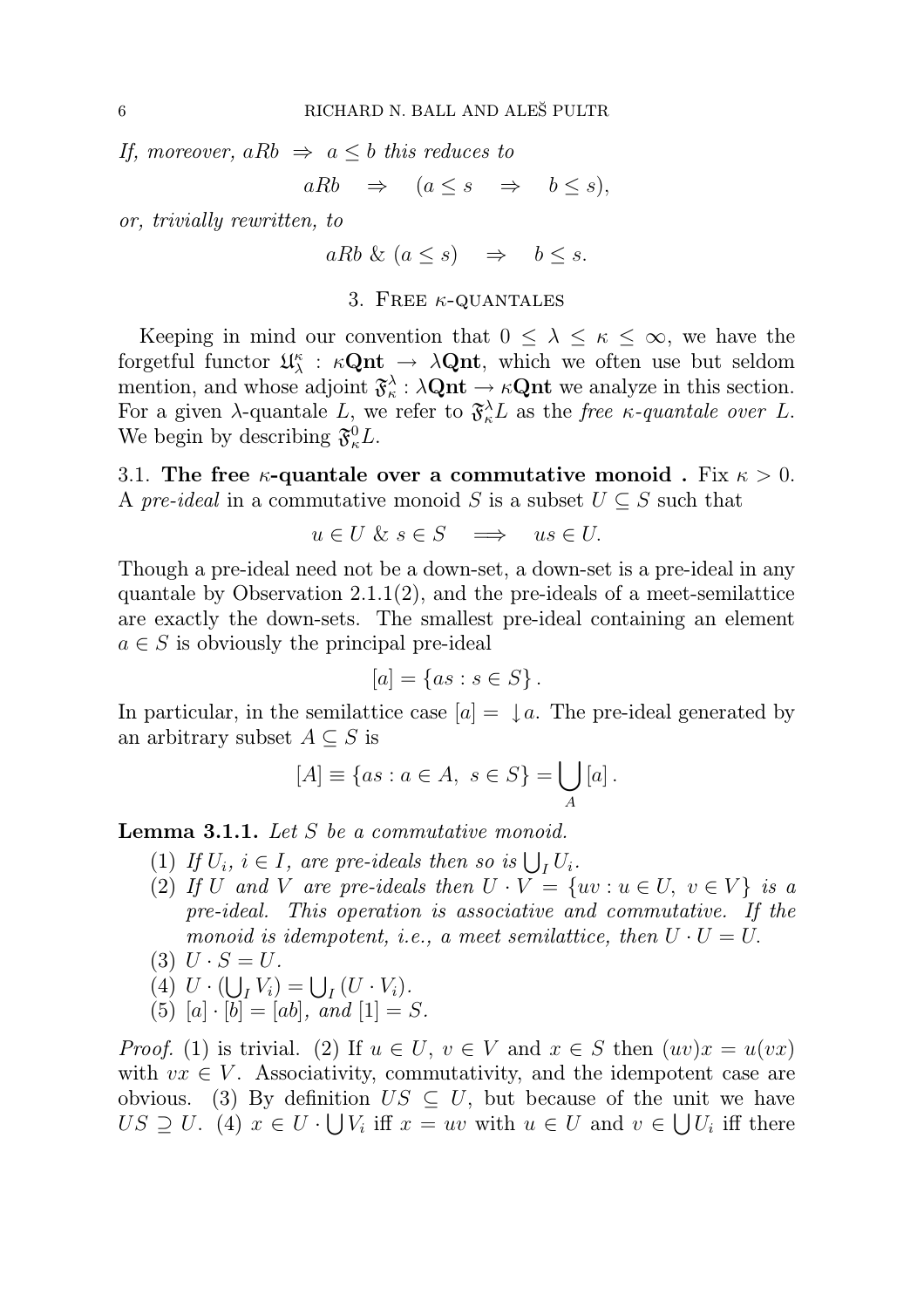is an i such that  $x = uv$  with  $u \in U$  and  $v \in V_i$  iff  $x \in \bigcup (U \cdot V_i)$ . (5) Obviously  $[ab] \subseteq [a] [b]$ , and if  $u \in [a][b]$  then  $u = axby = (ab)(xy) \in [ab]$ .  $[1] = \{1x : s \in S\} = S.$ 

For a commutative monoid S set

$$
\mathfrak{F}_{\kappa}^{0}S \equiv \{ [A] : A \subseteq_{\kappa} S \},
$$

endowed with the operations of  $U \cdot V$  and  $\kappa$ -unions. We write  $\mathfrak{F}^0$  $_{\mathfrak{f}}^{0}$  for  $\mathfrak{F}_{\omega}^{0}$  $_{\omega}^{\text{0}},$ and we abbreviate  $\mathfrak{F}_{\infty}^0 S$  to  $\mathfrak{F}^0 S$ . Further, we define the mapping

$$
\rho_{\kappa S}^0 : S \to \mathfrak{F}_\kappa^0 S
$$

by setting  $\rho_{\kappa S}^0(a) = [a]$ . We abbreviate  $\rho_{\infty S}^0$  to  $\rho_S^0$  $S<sup>0</sup>$ . By Lemma 3.1.1,  $\mathfrak{F}^0_\kappa S$  is a  $\kappa$ -quantale and  $\rho^0_{\kappa S}$  is a  $\kappa$ -morphism, one which is readily seen to be injective. If S is a meet-semilattice (the idempotent case),  $\mathfrak{F}^0 S$  is the down-set frame; in particular,  $\mathfrak{F}^0$  is a distributive lattice.

**Proposition 3.1.2.**  $\rho_{\kappa S}^0 : S \to \mathfrak{F}^0_{\kappa}S$  is the free  $\kappa$ -quantale over the commutative monoid S. That is, for every  $\kappa$ -quantale L and monoid homomorphism  $h: S \to L$  there is precisely one  $\kappa$ -morphism  $f: \mathfrak{F}^0_\kappa S \to L$  such that the diagram commutes.



*Proof.* Since each  $U \in \mathfrak{F}^0_\kappa S$  has the form  $[A] = \bigcup_A [a], A \subseteq_\kappa L$ , the desired f has to satisfy the formula

$$
f(U) = \bigvee_A h(a).
$$

This proves the uniqueness of the morphism. Now take (∗) for a definition of a mapping  $f : \mathfrak{F}^0_{\kappa} L \to L$ . This f obviously preserves the assumed suprema. It preserves the multiplication as well:

$$
f(U) f(V) = \bigvee_{a \in U, b \in V} h(a) h(b) = \bigvee_{a \in U, b \in V} h(ab) = \bigvee_{c \in UV} h(c) = f(UV).
$$

Finally, if  $b \in [a]$  then  $b = ax$  and  $h(b) = h(a)h(x) \leq h(a)$ , and we conclude that  $f([a]) = \bigvee_{[a]} h(b) = h(a)$ .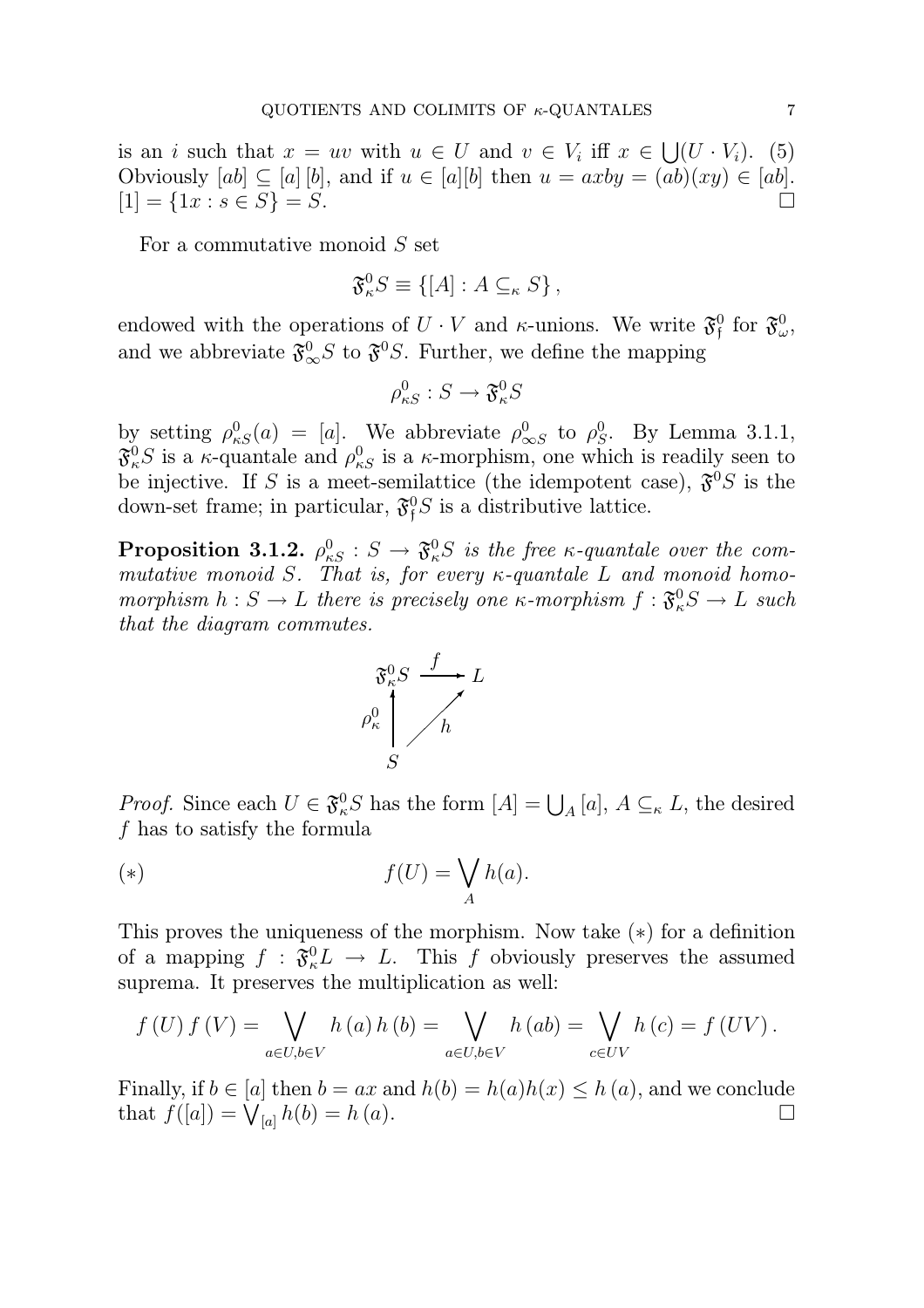3.2. The free quantale over a  $\lambda$ -quantale,  $\lambda > 0$ . In order to construct  $\mathfrak{F}^{\lambda}L$ , the free quantale over a  $\lambda$ -quantale  $L, \lambda > 0$ , a good place to start might be with the free quantale  $\mathfrak{F}^0 \mathfrak{U}_0^{\lambda} L$  over the commutative monoid  $\mathfrak{U}_0^{\lambda} L$ underlying L. This structure certainly has the freeness we seek, but in the passage from L to  $\mathfrak{U}_0^{\lambda} L$  we have lost the order on L, so that the natural embedding  $a \mapsto [a]$  need not preserve the  $\lambda$ -joins in L. We may restore the order given on L by identifying [A] with [b] for all  $A \subseteq_{\lambda} L$  with  $b = \bigvee A$ , that is, by factoring  $\mathfrak{F}^0 L \equiv \mathfrak{F}^0 \mathfrak{U}_0^{\lambda} L$  by the relation

$$
R = \left\{ ([A], [b]) : A \subseteq_{\lambda} L \text{ with } b = \bigvee A \right\}.
$$

We denote the resulting quotient  $(\mathfrak{F}^0 L)/R$ , by  $\mathfrak{F}_{\infty}^{\lambda} L$  and abbreviate this to  $\mathfrak{F}^{\lambda}L$ , and we denote the quotient map by  $\mu: \mathfrak{F}^0L \to \mathfrak{F}_{\infty}^{\lambda}L$ . Because R identifies the join of the images of the elements of a  $\kappa$ -subset of L with the image of its join, the map  $\mu \rho_L^0$  is a  $\lambda$ -morphism  $L \to \mathfrak{F}^{\lambda} L$ ; we denote this morphism by  $\rho^{\lambda}_{\alpha}$  $\lambda_{\infty L}^{\lambda}$ , abbreviated to  $\rho_L^{\lambda}$  $\lambda$ <sub>L</sub>.

 $\text{Proposition 3.2.1.} \; \rho_L^{\lambda}$  $\lambda_L^{\lambda}: L \rightarrow \mathfrak{F}^{\lambda} L$  is the free quantale over a  $\lambda$ -quantale L. That is, for every quantale M and  $\lambda$ -morphism  $h: L \to M$  there is precisely one quantale morphism  $f: \mathfrak{F}^{\lambda} L \to M$  such that  $f \rho_L^{\lambda} = h$ .

Proof. When viewed as the underlying monoid homomorphism, h gives rise (via Proposition 3.1.2 with  $\kappa = \infty$ ) to a unique quantale morphism  $h': \mathfrak{F}^0L \to M$  such that  $h'\rho_L^0 = h$ . Since, for  $A \subseteq_{\lambda} L$  with  $b = \bigvee A$ ,

$$
h'([A]) = h' \left(\bigvee_A [a]\right) = \bigvee_A h'([a]) = \bigvee_A h' \rho_L^{\lambda}(a) = \bigvee_A h(a) = h \left(\bigvee_A a\right)
$$
  
=  $h(b) = h' \rho_L^0(b) = h'([b]),$ 

it follows that h' factors through  $\mu$ , say  $h' = f\mu$ . Then  $f\rho_L^{\lambda} = f\mu \rho_L^0 =$  $h' \rho_L^0 = h$ . And f is unique with this property, for  $f \rho_L^{\lambda} = f' \rho_L^{\lambda}$  $\lambda$  implies  $f = f'$  since  $\rho_I^0$  $L_L^0[L] = \{ [a] : a \in L \}$  generates  $\mathfrak{F}^0 L$  as a quantale.

Let us examine the elements of  $\mathfrak{F}^{\lambda}L$  in more detail. The explicit description of these elements provided by Proposition 3.2.2 will constitute the working definition of  $\mathfrak{F}^{\lambda}L$ , and also of the embedding  $\rho_L^{\lambda}$  $\frac{\lambda}{L}: L \to \mathfrak{F}^{\lambda} L.$ A  $\lambda$ -ideal in a  $\lambda$ -quantale L is a down-set  $U \subseteq L$  such that  $\bigvee A \in U$  for all  $A \subseteq_{\lambda} U$ . We remind the reader that  $\lambda$ -ideals are pre-ideals because down-sets are pre-ideals.

<sup>&</sup>lt;sup>1</sup>There is a minor abuse of notation going on here.  $\rho_L^0$  is the map  $a \mapsto [a]$  from  $\mathfrak{U}_0^{\lambda} L$ to  $\mathfrak{U}_0 \mathfrak{F}^0 \mathfrak{U}_0^{\lambda} L$ , and  $\rho_L^{\lambda}$  is the unique  $\lambda$ -morphism for which  $\mathfrak{U}_0^{\lambda} \rho_L^{\lambda} = \mathfrak{U}_0^{\lambda} \mu \circ \rho_L^0$ .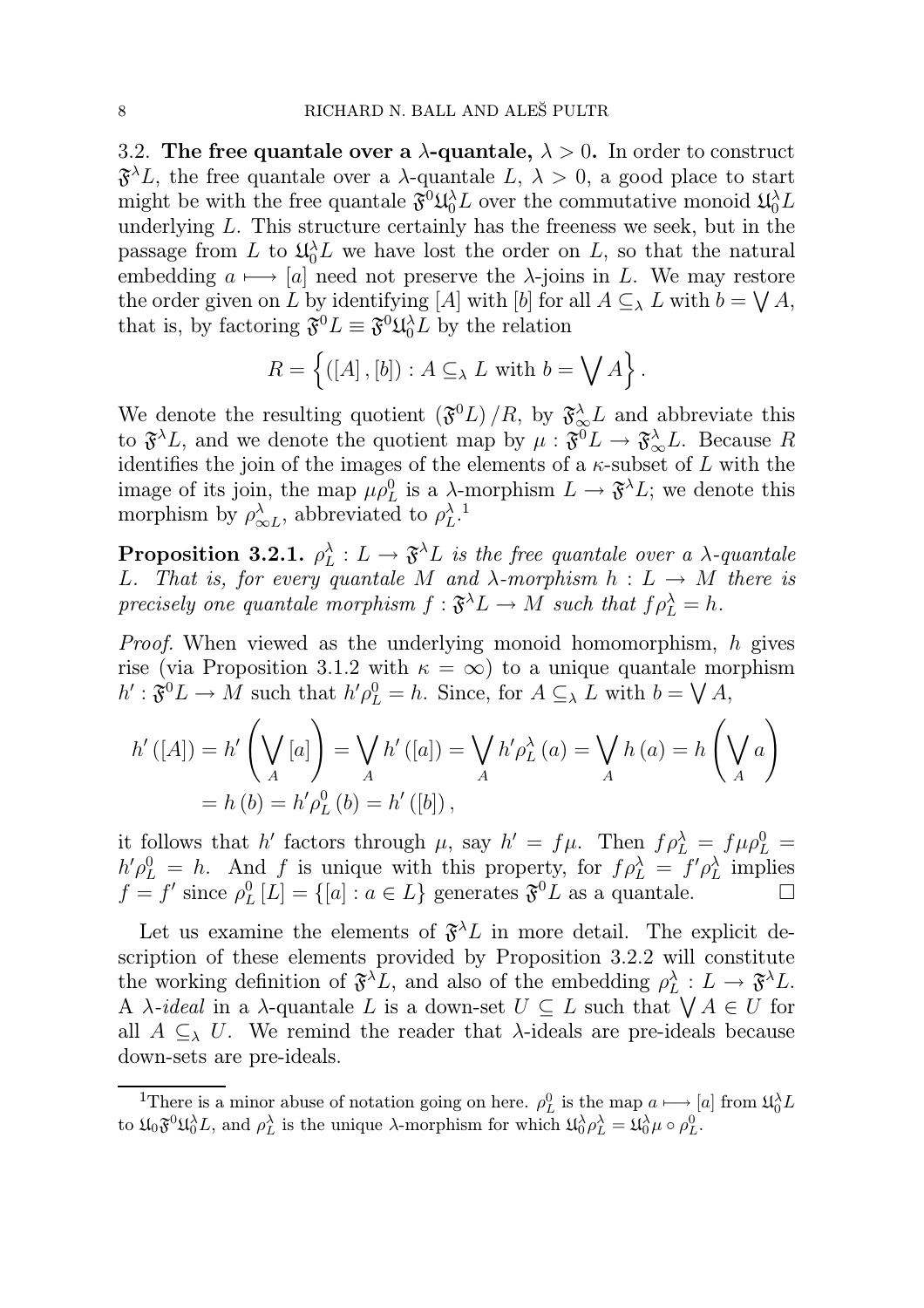**Proposition 3.2.2.** Let L be a  $\lambda$ -quantale. Then a pre-ideal  $U \subseteq L$  is R-saturated iff it is a  $\lambda$ -ideal, i.e.,

$$
\mathfrak{F}^{\lambda}L = \{ U : U \text{ is a } \lambda \text{-ideal in } L \}.
$$

For  $U, V, V_i \in \mathfrak{F}_{\infty}^{\lambda} L, i \in I$ ,

$$
U \cdot V = \downarrow \{uv : u \in U, v \in V\},\
$$

$$
\bigvee_{I} V_{i} = \downarrow \left\{\bigvee_{I} A : A \subseteq_{\lambda} \bigcup_{I} V_{i}\right\}
$$

And  $\rho_L^{\lambda}$  $\lambda_L^{\lambda}(a) = \int a$  for all  $a \in L$ .

*Proof.* The saturation condition for a pre-ideal  $U \subseteq L$  is this: for all  $A \subseteq_{\lambda} L$ with  $b = \bigvee A$  and all pre-ideals V,

$$
[A]V \subseteq U \text{ iff } bV \subseteq U.
$$

Taking  $V = [1] = L$  and using the implication from left to right, this condition implies that U is closed under  $\lambda$ -joins. Taking  $V = [1]$  and  $A = \{a, b\}$  with  $a \leq b$  and using the implication from right to left, this condition implies that  $U$  is a down-set. Thus a saturated pre-ideal is a  $\lambda$ -ideal. On the other hand, it is straightforward to verify that a  $\lambda$ -ideal is a saturated pre-ideal.

We leave it to the reader to perform the routine verification that the operations in  $\mathfrak{F}^{\lambda}L$  are as displayed. And  $\rho_L^{\kappa}$  $L_L^{\kappa}(a) = \downarrow a$  just because  $\downarrow a$  is the smallest  $\kappa$ -ideal containing a.

Note that in a  $\lambda$ -frame, and in a bounded distributive lattice in particular, the pre-ideals are automatically down-sets. However, even in that case the definition of  $U \cdot V$  given in Proposition 3.2.2 differs from that given in Lemma 3.1.1. In fact, even in the very simplest instance when  $\kappa = \aleph_0$ , and element  $u_1v_1 \vee u_2v_2$  is just majorized by  $(u_1 \vee u_2)(v_1 \vee v_2)$ , while there is no reason that it should lie in  $\{uv : u \in U, v \in V\}$  itself.

3.3. The free  $\kappa$ -quantale over a  $\lambda$ -quantale,  $\lambda > 0$ . With  $\mathfrak{F}^{\lambda}L$  in hand, we may now construct  $\mathfrak{F}_{\kappa}^{\lambda}L$ , the free  $\kappa$ -quantale over a given  $\lambda$ -quantale L. For that purpose, consider a given  $\lambda$ -quantale L. The smallest  $\lambda$ -ideal containing a subset  $A \subseteq L$  is

$$
\langle A \rangle_{\lambda} \equiv \downarrow \left\{ \bigvee B : B \subseteq_{\lambda} A \right\}.
$$

(We drop the subscript  $\lambda$  when it is clear from the context.) A  $\lambda$ -ideal U in L is said to be  $\kappa$ -generated if U is of the form  $\langle A \rangle$  for some  $A \subseteq_{\kappa} L$ . Set

$$
\mathfrak{F}_{\kappa}^{\lambda}L \equiv \{ V : V \text{ is a } \kappa\text{-generated } \lambda\text{-ideal in } L \},
$$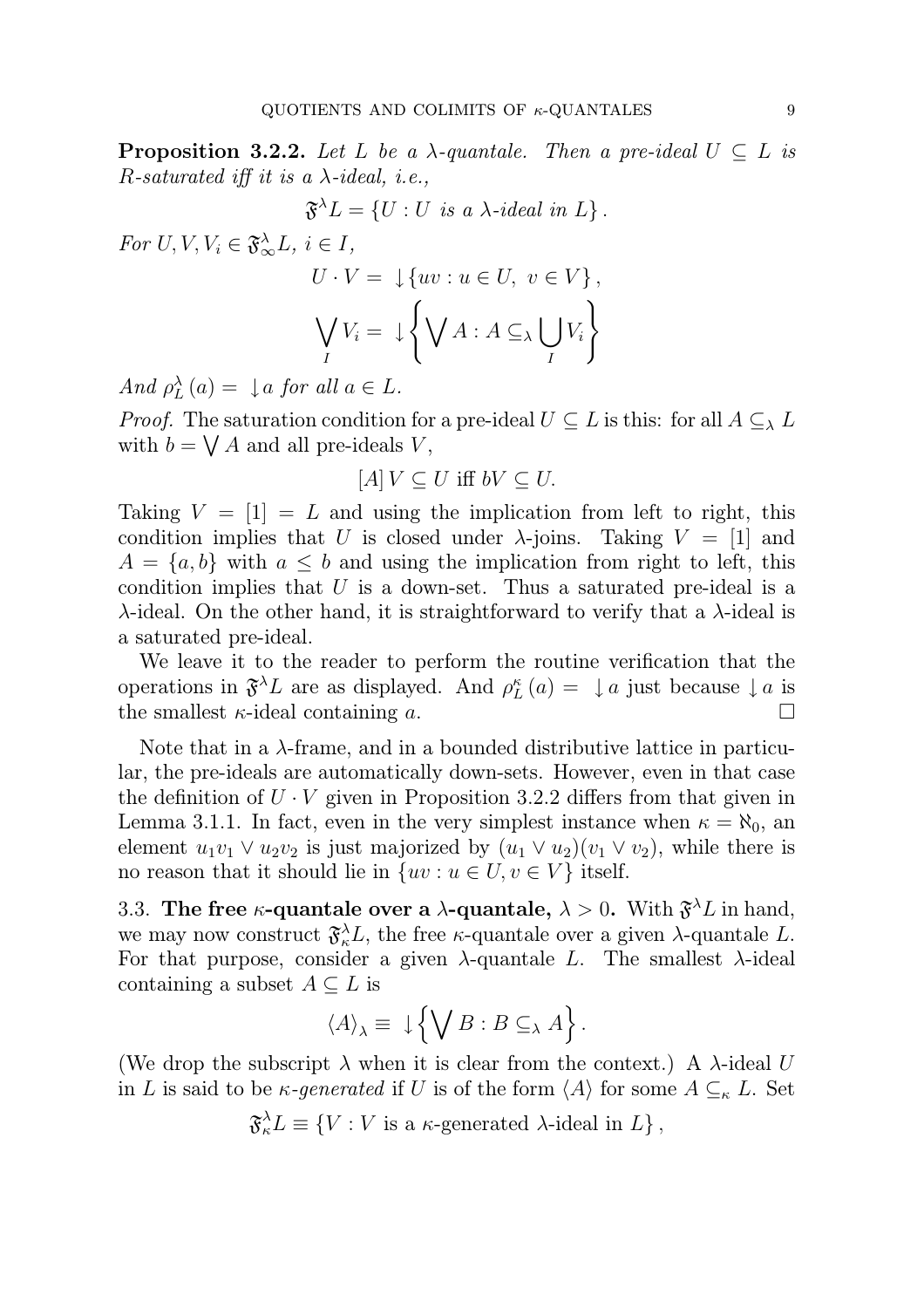a sub- $\kappa$ -quantale of  $\mathfrak{F}^{\lambda}L$ . Let  $\rho_{\kappa L}^{\lambda}: L \to \mathfrak{F}_{\kappa}^{\lambda}L$  be the codomain restriction of  $\rho_L^\lambda$  $_{L}^{\lambda}$  .

**Proposition 3.3.1** (cf. [8, Proposition 1.2]). The free  $\kappa$ -quantale over a  $\lambda$ -quantale L is  $\mathfrak{F}_{\kappa}^{\lambda}L$ . That is, for each  $\kappa$ -quantale M and  $\lambda$ -morphism  $h: L \to M$  there is precisely one  $\kappa$ -morphism  $f: \mathfrak{F}^{\lambda}_{\kappa} L \to M$  such that the diagram commutes.



In the case of an idempotent multiplication, i.e.,  $\kappa$ -frames, this reproves the corresponding result of Madden.

*Proof.* If f is such a homomorphism then for  $U = \langle A \rangle$  we must have

$$
f(U) = f(\bigvee_A \downarrow a) = \bigvee_A f\rho^{\kappa}_{\mu}(a) = \bigvee_A h(a),
$$

hence the only candidate for the morphism in question is the map defined by the rule  $f(\langle A \rangle) = \bigvee_A h(a), A \subseteq_{\kappa} L$ . This definition is well-defined, for if  $\langle A \rangle = \langle A' \rangle$  then each element of A lies below a  $\lambda$ -join of elements from A' and vice-versa, and from this it follows that  $\bigvee_A h(a) = \bigvee_{A'} h(a')$ . Clearly f preserves  $\kappa$ -joins, and since, as can be easily checked,  $\langle A \rangle \cdot \langle B \rangle = \langle AB \rangle$ for  $A, B \subseteq_{\mu} L$ , it follows that, for  $U = \langle A \rangle$  and  $V = \langle B \rangle$  in  $\mathfrak{F}_{\kappa}^{\lambda} L$ ,

$$
f(UV) = f(\langle A \rangle \langle B \rangle) = f(\langle AB \rangle) = \bigvee_{AB} h(ab) = \bigvee_{A} h(a) \cdot \bigvee_{B} h(b) = f(U)f(V).
$$

We have  $f(1_{\mathfrak{F}_{\alpha}^{\lambda}}L) = f(L) = 1$  because  $h(1) = 1$ , and  $f(\downarrow a) = \bigvee_{b \leq a} h(b) =$  $h(a).$ 

Propositions 3.1.2 and 3.3.1 give rise to the functor

$$
\mathfrak{F}^\lambda_\kappa:\lambda\mathrm{Qnt}\to\kappa\mathrm{Qnt}.
$$

For a  $\lambda$ -morphism  $h: L \to M$ ,

$$
\left(\mathfrak{F}_{\kappa}^{\lambda}h\right)\left(\langle A\rangle\right)=\langle h\left[A\right]\rangle,\ A\subseteq_{\kappa}L.
$$

And  $\mathfrak{F}^{\lambda}_{\kappa}h \circ \rho_{\kappa L}^{\lambda} = \rho_{\kappa L}^{\lambda} \circ h.$ 

It is material to our development that the free functors are compatible in the sense that, for  $0 \leq \lambda \leq \kappa \leq \mu \leq \infty$ ,

$$
\mathfrak{F}^{\kappa}_{\mu}\mathfrak{F}^{\lambda}_{\kappa}L\cong\mathfrak{F}^{\lambda}_{\mu}L,\ L\in\lambda\mathbf{Qnt}.
$$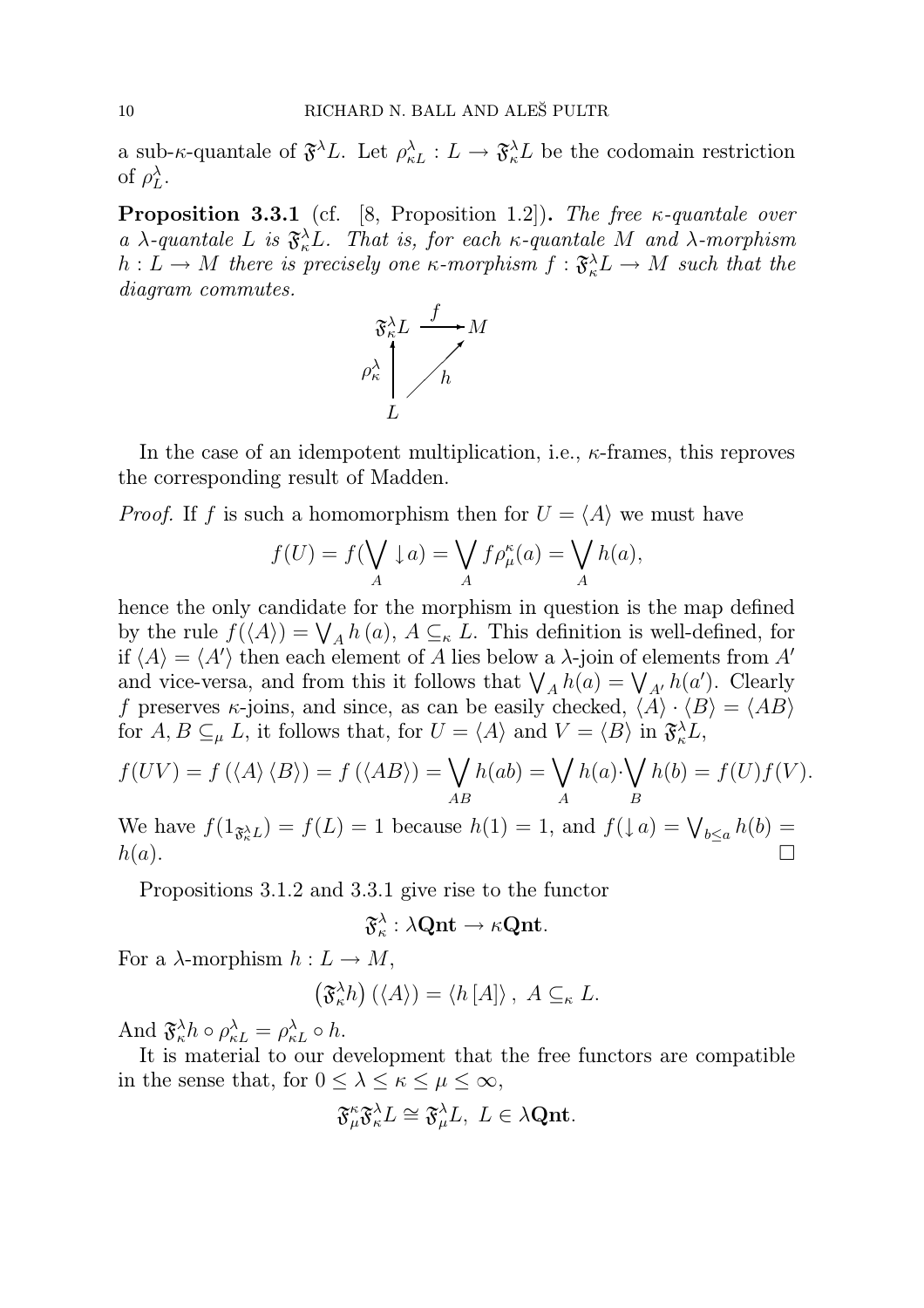**Proposition 3.3.2.** Let  $0 \leq \lambda \leq \kappa \leq \mu \leq \infty$ . Then for any  $\lambda$ -quantale L, the maps

$$
V \longrightarrow \bigcup V
$$

$$
\{ \langle A \rangle_{\lambda} : A \subseteq_{\kappa} U \} \longleftarrow U
$$

are inverse isomorphisms between  $\mathfrak{F}^{\kappa}_{\mu} \mathfrak{F}^{\lambda}_{\kappa} L$  and  $\mathfrak{F}^{\lambda}_{\mu} L$ .

*Proof.* We give the proof for  $\lambda > 0$ ; the proof for  $\lambda = 0$  goes along similar lines. The distinction is necessary because  $\mathfrak{F}^0_{\kappa}L$  consists of  $\kappa$ -generated preideals, not  $\kappa$ -generated  $\lambda$ -ideals. That is, we cannot speak of  $\lambda$ -ideals when L has no order.

An element  $V \in \mathfrak{F}^{\kappa}_{\mu} \mathfrak{F}^{\lambda}_{\kappa} L$  is a  $\mu$ -generated  $\kappa$ -ideal on  $\mathfrak{F}^{\lambda}_{\kappa} L$ , say  $V = \langle V_0 \rangle_{\kappa}$ for  $V_0 \subseteq_{\mu} \mathfrak{F}_{\kappa}^{\lambda} L$ . Let  $U \equiv \bigcup V \subseteq L$ . We first claim that U is a  $\mu$ -generated λ-ideal on *L*. Certainly *U* is a down-set, for if  $a ≤ u ∈ U$  then, since  $u ∈ v$ for some  $v \in V$  and since v is a  $\lambda$ -ideal and hence a down-set,  $a \in v \subset U$ . To verify that U is closed under  $\lambda$ -joins, consider  $a_0 = \bigvee A$  for  $A \subseteq_{\lambda} U$ . Then for each  $a \in A$  there is some  $v_a \in V$  such that  $a \in v_a$ . Since V is a  $\kappa$ ideal,  $v \equiv \bigvee_A v_a \in V$ , and since v is a  $\lambda$ -ideal and  $A \subseteq_{\lambda} v$ ,  $a_0 \in v \subseteq U$ . So far we have established that U is a  $\lambda$ -ideal. To show that U is  $\mu$ -generated, let  $A_v \subseteq_{\kappa} L$  be such that  $v = \langle A_v \rangle_{\lambda}$  for all  $v \in V_0$ . Then  $U = \langle A \rangle_{\lambda}$  for  $A = \bigcup_{V_0} A_v \subseteq_{\mu} L$ . This is true because  $A \subseteq U$  implies  $\langle A \rangle_{\lambda} \subseteq \langle U \rangle_{\lambda} = U$ . Moreover,  $u \in U$  implies  $u \in v$  for some  $v \in V = \langle V_0 \rangle_\kappa$ , which implies  $v \leq \bigvee V_1$  for some  $V_1 \subseteq_{\kappa} V_0$ . But in  $\mathfrak{F}_{\kappa}^{\lambda} L$ ,  $\bigvee V_1 = \downarrow \bigvee A' : A' \subseteq_{\lambda} \bigcup_{V_1} A_v \big\},$ so that  $u \leq \bigvee A'$  for some  $A' \subseteq_{\lambda} \bigcup_{V_1} A_v \subseteq A$ , meaning  $u \in \langle A \rangle_{\lambda}$ . This proves the first claim.

We next claim that if U is a  $\mu$ -generated  $\lambda$ -ideal on L, say  $U = \langle A \rangle_{\lambda}$ for  $A \subseteq_{\mu} L$ , then  $V_U \equiv \{ \langle A' \rangle_{\lambda} : A' \subseteq_{\kappa} U \}$  is a  $\mu$ -generated  $\kappa$ -ideal on  $\mathfrak{F}_{\kappa}^{\lambda} L$ . First,  $V_U$  is a down-set, for if  $\langle A'' \rangle_{\lambda} \le \langle A' \rangle_{\lambda} \in V_U$  then, since U is a  $\lambda$ ideal,  $A'' \subseteq \langle A' \rangle_{\lambda} \subseteq \langle U \rangle_{\lambda} = U$ , hence  $\langle A'' \rangle_{\lambda} \in V_U$ . Secondly,  $V_U$  is closed under κ-joins, for if  $V_0 \subseteq_{\kappa} V_U$ , say  $v = \langle A_v \rangle \subseteq_{\kappa} U$  for all  $v \in V_0$ , then  $A \equiv \bigcup_{V_0} A_v \subseteq_{\kappa} U$  and  $\bigvee V_0 = \langle A \rangle_{\lambda} \in V_U$ . Finally,  $V_U$  is  $\mu$ -generated, for if  $U = \langle A \rangle_{\lambda}$  for some  $A \subseteq_{\mu} L$  then  $\{\downarrow a : a \in A\}$  is a  $\mu$ -set which generates  $V_U$  as a  $\kappa$ -ideal in  $\mathfrak{F}^{\lambda}_{\kappa}L$ .

It remains to show the maps to be inverses of one another. Given  $U =$  $\langle A \rangle_{\lambda}$  for  $A \subseteq_{\mu} L$ , let  $V_U \equiv \{ \langle A' \rangle_{\lambda} : A' \subseteq_{\kappa} U \}$ . Clearly  $U \subseteq \bigcup V_U$ , and  $\bigcup V_U$  $\subseteq U$  since  $A' \subseteq_{\kappa} U$  implies  $\langle A' \rangle_{\lambda} \subseteq \langle U \rangle_{\lambda} = U$ . Given a  $\mu$ -generated  $\kappa$ -ideal V on  $\mathfrak{F}_{\kappa}^{\lambda}L$ , put  $U \equiv \bigcup V$  and  $V_U \equiv \{\langle A' \rangle_{\lambda} : A' \subseteq_{\kappa} U\}$ . Clearly  $V \subseteq V_U$ . On the other hand, each  $v \in V_U$  is of the form  $\langle A' \rangle_{\lambda}$  for some  $A' \subseteq_{\kappa} U$ , so that for each  $a \in A'$  there is some  $v_a \in V$  such that  $a \in v_a$ . But since V is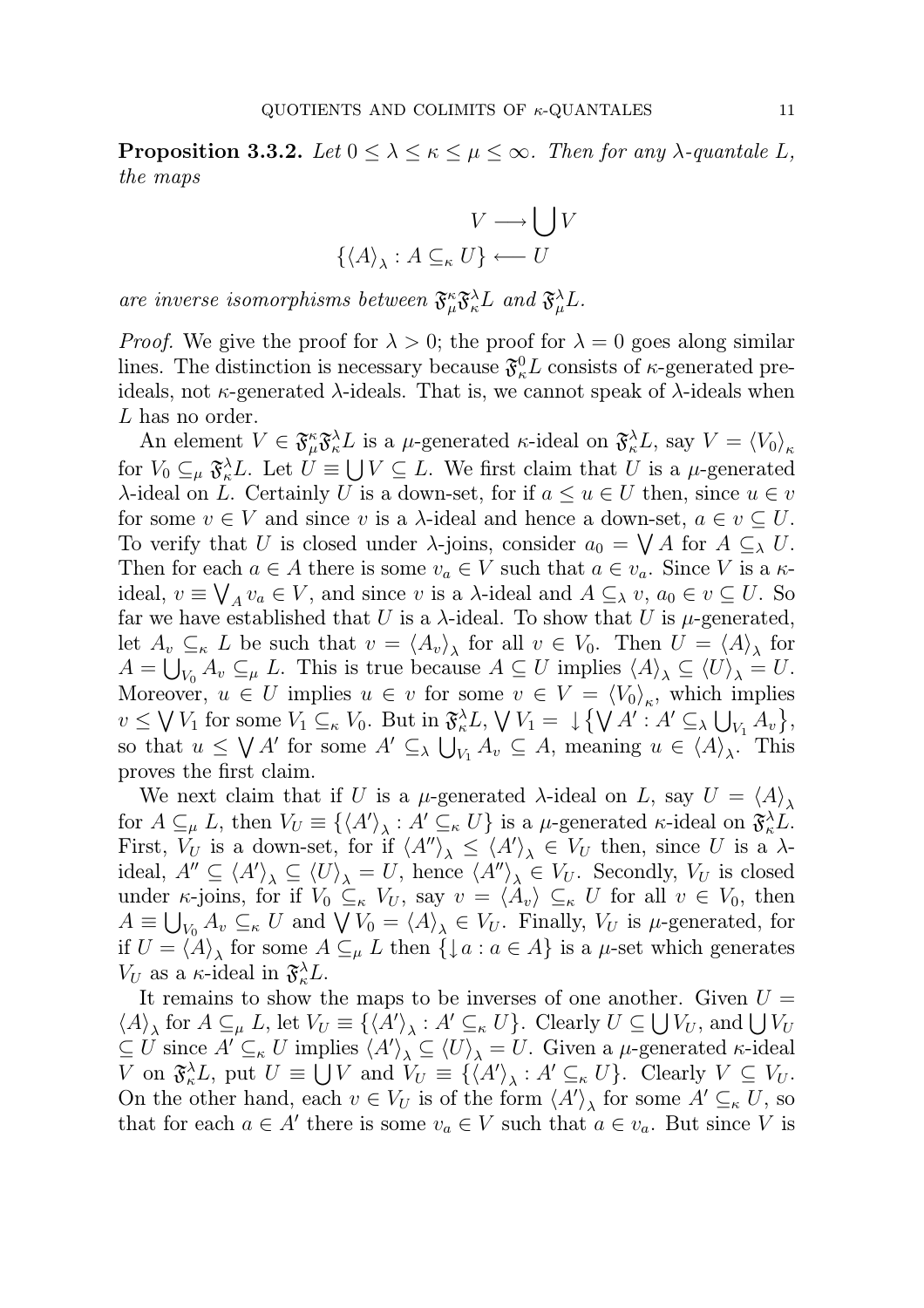closed under  $\kappa$ -joins we have  $A' \subseteq v \equiv \bigvee_{A'} v_a \in V$ , with the result that  $\langle A' \rangle_{\lambda} \subseteq \langle v \rangle_{\lambda} = v$ , and since V is a down-set,  $\langle A' \rangle_{\lambda} \in V$ .

3.4.  $\lambda$ -coherent  $\kappa$ -quantales. We refer to a  $\kappa$ -quantale of the form  $\mathfrak{F}_{\kappa}^{\lambda}L$ as  $\lambda$ -free. It is a remarkable fact that  $\lambda$ -free  $\kappa$ -quantales, and even their generating elements, can be characterized internally. This result is due to Madden in the case of  $\kappa$ -frames ([8]); we generalize it here to  $\kappa$ -quantales.

**Definition 3.4.1** (cf. [8, Definition 1.3]). Let L be a  $\kappa$ -quantale. An element  $a \in L$  is called a  $\lambda$ -element if for all  $A \subseteq_{\kappa} L$  such that  $\bigvee A \ge a$ there is some  $A_0 \subseteq_{\lambda} A$  such that  $\bigvee A_0 \geq a$ . The set of  $\lambda$ -elements of L is designated  $\mathfrak{E}_{\lambda}^{\kappa}L$ . This set is evidently closed under  $\lambda$ -joins, and we call L  $\lambda$ -coherent if it forms a generating sub- $\lambda$ -frame of L. More explicitly, L is λ-coherent if

- every element of L is a supremum of a  $\kappa$ -set of  $\lambda$ -elements,
- the product of finitely many  $\lambda$ -elements is a  $\lambda$ -element,
- and 1 is a  $\lambda$ -element.

**Proposition 3.4.2** (cf. [8, Proposition 1.4]). A  $\kappa$ -quantale is  $\lambda$ -free iff it is  $\lambda$ -coherent. More precisely, we have the following.

(1) For any  $\lambda$ -quantale L,  $\mathfrak{F}^{\lambda}_{\kappa}L$  is  $\lambda$ -coherent and

$$
\mathfrak{E}_{\lambda}^{\kappa} \mathfrak{F}_{\kappa}^{\lambda} L = \{ \downarrow a : a \in L \}.
$$

(2) For any  $\lambda$ -coherent  $\kappa$ -frame L, the inclusion  $\mathfrak{E}_{\lambda}^{\kappa}L \to L$  lifts to an  $isomorphism \ \mathfrak{F}^\lambda_\kappa \mathfrak{E}^\kappa_\lambda L \to L \ldots$ 

*Proof.* (1) If the displayed equation holds then it is clear that  $\mathfrak{F}_{\kappa}^{\lambda}L$  is  $\lambda$ coherent. Now any element of  $\mathfrak{F}_{\kappa}^{\lambda}L$  has the form  $\langle A \rangle$  for some  $A \subseteq_{\kappa} L$ . If this is a  $\lambda$ -element then it may be expressed as  $\langle A_0 \rangle$  for some  $A_0 \subseteq_{\lambda} A$ , and hence is of the form  $\downarrow b$  for  $b = \bigvee A_0$ . On the other hand, if  $\downarrow a \leq \bigvee_I U_i$ for some  $\kappa$ -family  $\{U_i : i \in I\}$  of elements of  $\mathfrak{F}_{\kappa}^{\lambda} L$ , then, according to the description of the join operation provided by Proposition 3.2.2,  $a \leq \bigvee A$ for some  $A \subseteq_{\lambda} \bigcup_{I} U_i$ . This fact implies the existence of some  $I_0 \subseteq_{\lambda} I$  such that  $A \subseteq_{\lambda} \bigcup_{I_0} U_i$ , i.e.,  $\downarrow a \leq \bigvee_{I_0} U_i$ .

(2) The lifted map is  $\langle A \rangle \stackrel{\sim}{\longmapsto} \bigvee A$  for  $A \subseteq_{\kappa} \mathfrak{E}_{\lambda}^{\kappa} L$ , and its inverse is  $b \mapsto \{a \in \mathfrak{E}_{\lambda}^{\kappa}L : a \leq b\}, b \in L$ . For  $U \equiv \{a \in \mathfrak{E}_{\lambda}^{\kappa}L : a \leq b\}$  is generated by any  $A \subseteq_{\kappa} U$  for which  $\bigvee A = b$ , and such a set A exists because L is  $\lambda$ -coherent. We have

$$
b \longmapsto \{a \in \mathfrak{E}_{\lambda}^{\kappa} L : a \le b\} = \langle A \rangle \longmapsto \bigvee A = b, \ b \in L.
$$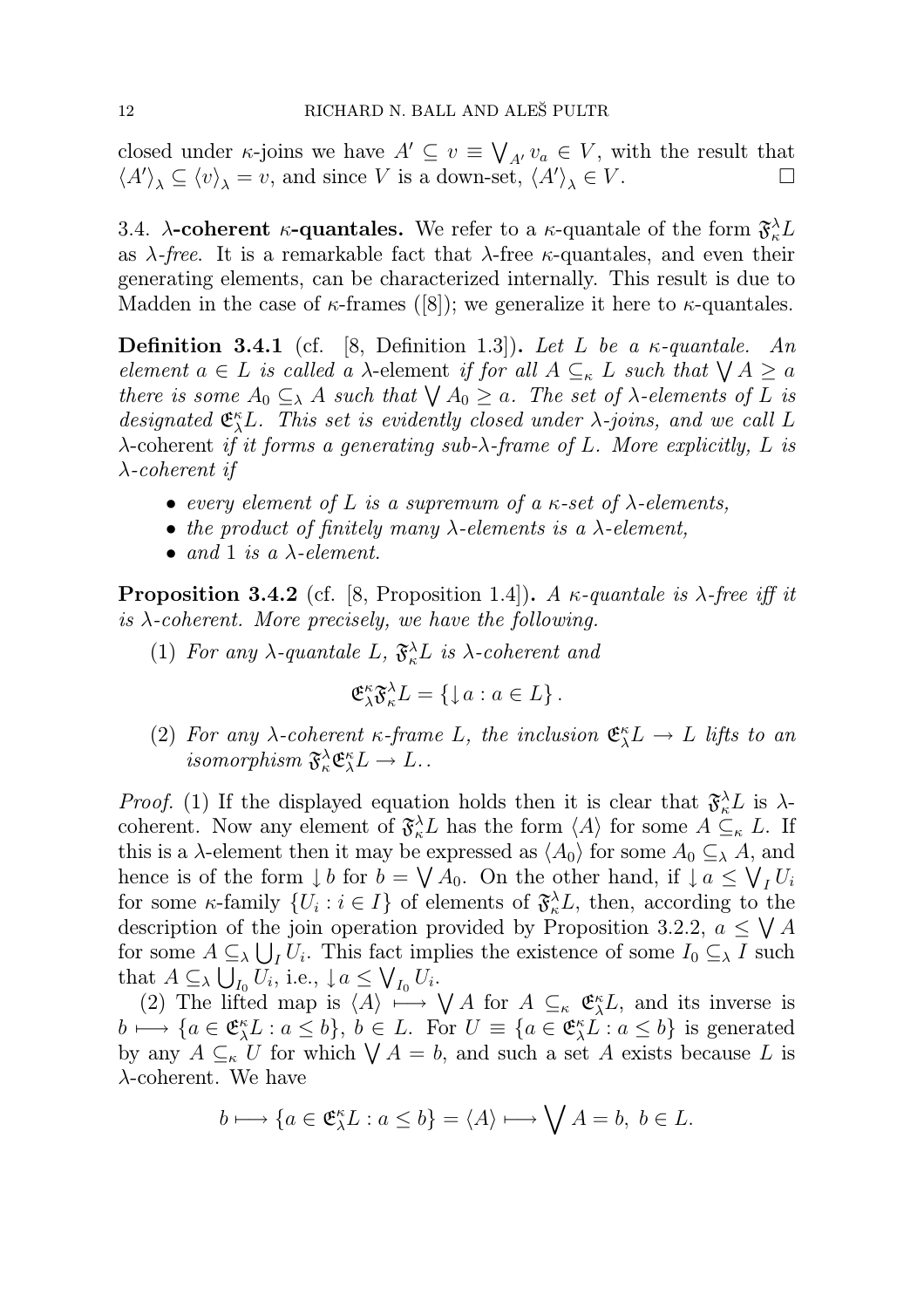On the other hand,

$$
U = \langle A \rangle \longmapsto \bigvee A \equiv b \longmapsto \{ a \in \mathfrak{E}_{\lambda}^{\kappa} L : a \leq b \},
$$

and we claim that  $\{a \in \mathfrak{E}_{\lambda}^{\kappa} L : a \leq b\} = U$ . For if  $c \in U = \langle A \rangle$  it is only because c is a  $\lambda$ -element such that  $c \leq \bigvee A_0$  for some  $A_0 \subseteq_{\lambda} A$ , hence  $c \leq \bigvee A = b$ . And if c is a  $\lambda$ -element such that  $c \leq b = \bigvee A$  then  $c \leq \bigvee A_0$ for some  $A_0 \subseteq_{\lambda} S$ , hence  $c \in \langle A \rangle$ .

## 4.  $\kappa$ -QUANTALE QUOTIENTS,  $\kappa > 0$

The factorization procedure of Subsection 2.2 can now be adjusted for  $\kappa$ quantales, and in particular for  $\kappa$ -frames and bounded distributive lattices, by a simple application of the functor  $\mathfrak{F}^{\kappa}$ .

4.1. **Construction.** Let L be a  $\kappa$ -quantale,  $\kappa > 0$ , and let R be a binary relation on L. Embed L in  $\mathfrak{F}^{\kappa}L$  via  $\rho_L^{\kappa}$  $_L^{\kappa}$  as in Propositions 3.2.1 and 3.2.2, and then factor  $\mathfrak{F}^{\kappa}L$  by the relation

$$
\widetilde{R} = \{ (\downarrow a, \downarrow b) : (a, b) \in R \} \subseteq \mathfrak{F}^{\kappa} L \times \mathfrak{F}^{\kappa} L,
$$

as per Theorem 2.2.3, resulting in the quotient map  $\mu$ . Factor  $\mu \rho_L^{\kappa}$  into  $j\mu'$ for an injection j and surjection  $\mu'$ , and denote  $\mu \rho_L^{\kappa}[L]$  by  $L/R$ .



**Proposition 4.1.1.** Let L be a  $\kappa$ -quantale,  $\kappa > 0$ , and let R be a binary relation on L. Then  $\mu' : L \to L/R$  is the quotient of L factored by the smallest  $\kappa$ -congruence containing R.

*Proof.* To verify the claim we must show that an arbitrary  $\kappa$ -morphism  $h: L \to M$  such that

$$
(a, b) \in R \implies h(a) = h(b), \ a, b \in L,
$$

factors through  $\mu'$ . Since  $\mathfrak{F}^{\kappa}h(\downarrow a) = \downarrow h(a)$  for all  $a \in L$ , it follows that for  $(\downarrow a, \downarrow b) \in R$  we have  $\mathfrak{F}^{\kappa}h(\downarrow a) = \downarrow h(a) = \downarrow h(b) = \mathfrak{F}^{\kappa}h(\downarrow b)$ , and hence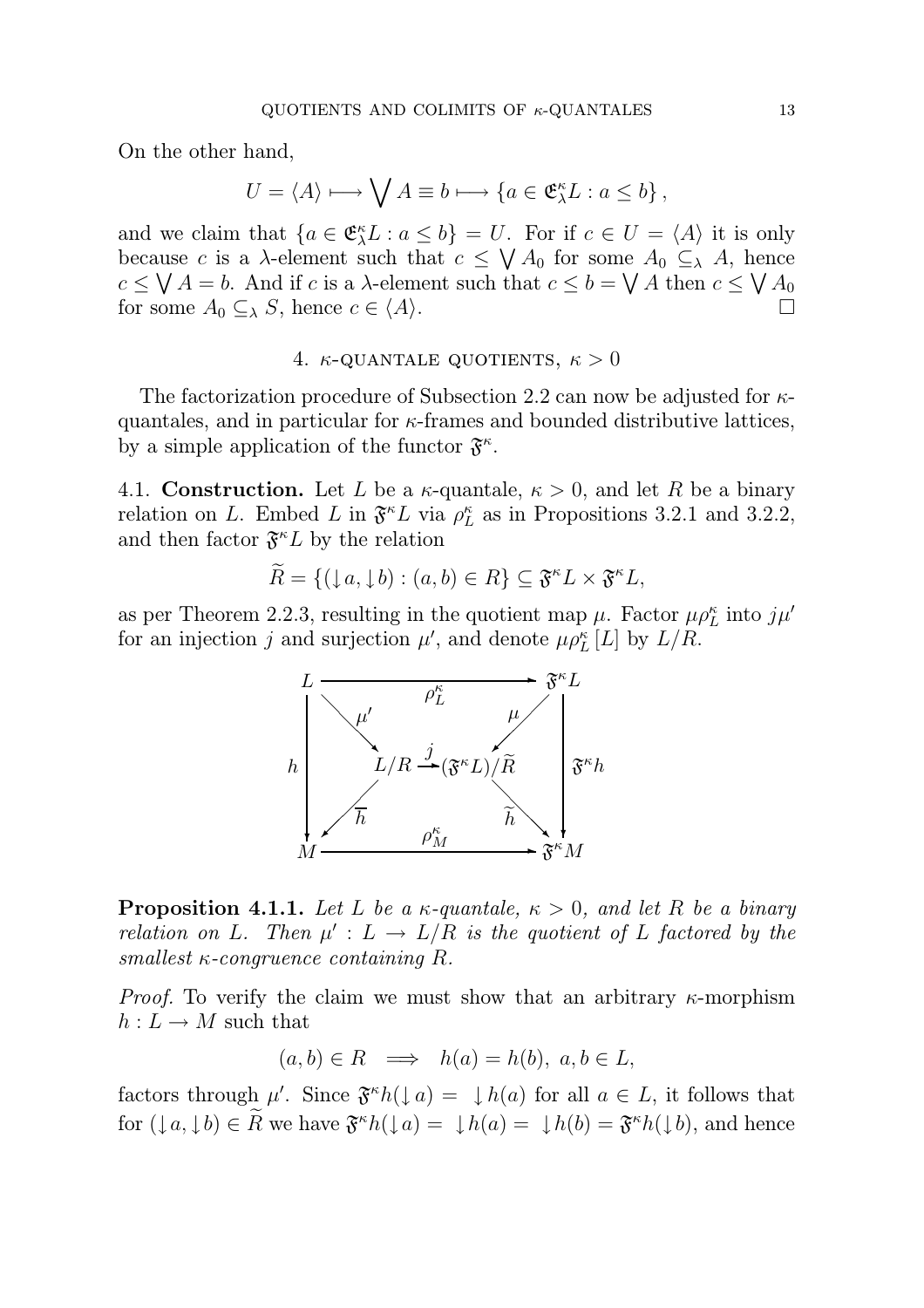there is an h such that  $h\mu = \mathfrak{F}^{\kappa}h$ . Now if  $b \in \mu \rho_L^{\kappa}[L]$ , that is, if  $b = \mu(\downarrow a)$ for some  $a \in L$  then

$$
\widetilde{h}j(b) = \widetilde{h}(\mu(\downarrow a)) = \mathfrak{F}^{\kappa}h(\downarrow a) = \downarrow h(a)
$$

is in  $\rho_M^{\kappa}[M]$  and hence, since  $\rho_M^{\kappa}$  is one-one, there is a  $\kappa$ -morphism  $\overline{h}$ :  $\mu \rho_L^{\kappa}[L] \to M$  such that  $\rho_M^{\kappa} \overline{h} = hj$  and we have

$$
\rho_M^{\kappa} \overline{h} \mu' = \widetilde{h} j \mu' = \widetilde{h} \mu \rho_L^{\kappa} = \mathfrak{F}^{\kappa} h \circ \rho_L^{\kappa} = \rho_M^{\kappa} h
$$

and since  $\rho_M^{\kappa}$  is one-one,  $\overline{h}\mu' = h$ .

A  $\kappa$ -ideal U on L is R-saturated in the sense of Subsection 2.2 iff

$$
\forall a, b, c \in L \ (aRb \Longrightarrow (ac \in U \Longleftrightarrow bc \in U)).
$$

We denote by  $\langle A \rangle_R$  the smallest R-saturated  $\kappa$ -ideal containing a subset  $A \subseteq L$ .

Corollary 4.1.2. Let L be a  $\kappa$ -quantale,  $\kappa > 0$ , and let R be a binary relation on L. Then the map

$$
(a \longmapsto \langle a \rangle_R) : L \to \{\langle a \rangle_R : a \in L\}
$$

is the quotient of L by the smallest  $\kappa$ -congruence containing R.

**Remark 4.1.3.** There is nothing like saturation in a  $\kappa$ -quantale. Note, however, that the quotient above is made up of some of the saturated elements in  $\mathfrak{F}^{\kappa}L$ . Thus, if these elements are well understood we again have a transparent description of  $L/R$ .

#### 5. Colimits

In this section we describe colimits in the category of  $\kappa$ -quantales,  $\kappa > 0$ . Since the  $\mathfrak{F}^{\lambda}_{\kappa}$  $\lambda_{\kappa}$ -construction from Section 3 preserves idempotence of multiplication, if we start in  $\kappa$ **Frm** (in particular, in **DLat**) we obtain colimits in  $\kappa$ **Frm** as well. An abstract construction of colimits in categories of a similar and more general, nature was presented in [3]. The description we obtain here can, in many cases, be fairly explicit and transparent. An observation similar to Remark 4.1.3 can be made here as well. We will see two easy but important applications in Section 6.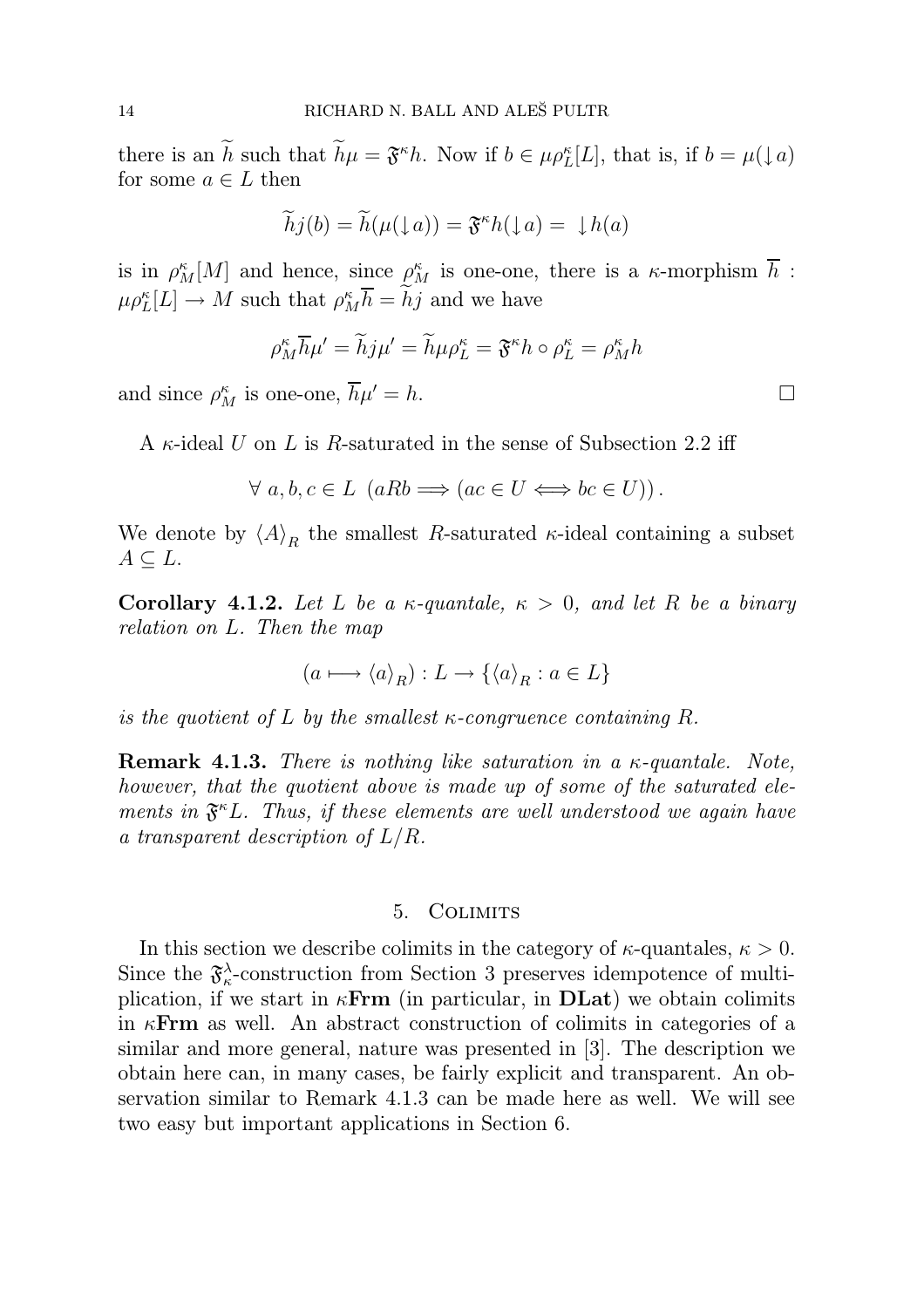5.1. Construction. Let  $D = (L_i, \phi_{ij})_I$  be a diagram in  $\kappa \mathbf{Qnt}$ . Consider the colimit  $(\delta_i : L_i \to S)_I$  in **CMon**, embed S in  $\mathfrak{F}^0_{\kappa}S$  via  $\rho^0_{\kappa S}$  as per Proposition 3.1.2, and then factor  $\mathfrak{F}^0_{\kappa}S$  by the relation

$$
R = \left\{ \left( \left[ \delta_i \left( b \right) \right], \bigcup_A \left[ \delta_i \left( a \right) \right] \right) : A \subseteq_{\kappa} L_i \text{ with } b = \bigvee A, i \in I \right\}
$$

as per Section 4. Label the quotient map  $\mu$ , and denote the sub- $\kappa$ -quantale of  $\mathfrak{F}^0_\kappa S/R$  generated by  $\bigcup_I \mu \rho^0_\kappa \delta_i [L_i]$  by L. Observe that factoring by this particular relation R forces the maps  $\mu \rho^0_k \delta_i : L_i \to \mathfrak{F}^0_k S/R$  to preserve  $\kappa$ joins; let  $\gamma_i: L_i \to L$  be the unique  $\kappa$ -morphism whose underlying monoid homomorphism agrees with  $\mu \rho^0_{\kappa} \delta_i$ .



 $\bf{Proposition 5.1.1.}$   $(\gamma_i : L_i \rightarrow L)_I$  is a colimit of the diagram  $D=(L_i, \phi_{ij})_I$ in  $\kappa$ **Qnt**.

*Proof.* Consider an upper bound  $(h_i: L_i \to M)_I$  of D in  $\kappa \mathbf{Qnt}$ . First, forget the join structure and take the colimit  $(\delta_i: L_i \to S)$  in **CMon**, thereby obtaining a unique monoid homomorphism  $h'$  such that  $h' \delta_i = h_i$  for all i. Then, since  $\mathfrak{F}^0_{\kappa}$  is the free  $\kappa$ -quantale over S, find the unique  $\kappa$ -morphism f such that  $f \rho_{\kappa S}^0 = h'$ . Now for all  $i \in I$  and all  $A \subseteq_{\kappa} L_i$  with  $b = \bigvee A$ ,

$$
f\left(\bigcup_{A} [\delta_i(a)]\right) = \bigvee_{A} f\rho_{\kappa S}^0 \delta_i(a) = \bigvee_{A} h' \delta_i(a) = \bigvee_{A} h_i(a) = h_i\left(\bigvee_{A} A\right) = h_i(b)
$$
  
=  $h' \delta_i(b) = f\rho_{\kappa S}^0 \delta_i(b) = f([\delta_i(b)]),$ 

with the result that f factors through  $\mu$ , say  $f = j\mu$ . Then, for all  $i \in I$ ,

$$
j\gamma_i = j\mu \rho_{\kappa S}^0 \delta_i = f\rho_{\kappa S}^0 \delta_i = h'\delta_i = h_i
$$

as desired. The map  $j$  is unique with respect to the condition just displayed, for if  $k\gamma_i = h_i$  for all i then  $j\mu \rho_{\kappa S}^0 = h' = k\mu \rho_{\kappa S}^0$  by virtue of the uniqueness of h', which implies that  $j\mu = k\mu$  because  $\rho_{\kappa S}^0[S]$  generates  $\mathfrak{F}^0_{\kappa}S$  as a  $\kappa$ quantale, and this, in turn, implies  $j = k$  because  $\mu$  is surjective.

Proposition 5.1.1 gives the colimit L as a sub- $\kappa$ -quantale of  $\mathfrak{F}^0_{\kappa}S/R$ , and this quotient is literally  $\mathfrak{F}^{\kappa} \mathfrak{F}^0_{\kappa} S/R$  according to Proposition 4.1.1. But it is simpler to work with pre-ideals on S, and we might as well since  $\mathfrak{F}^{\kappa} \mathfrak{F}_{\kappa}^{0} S$  is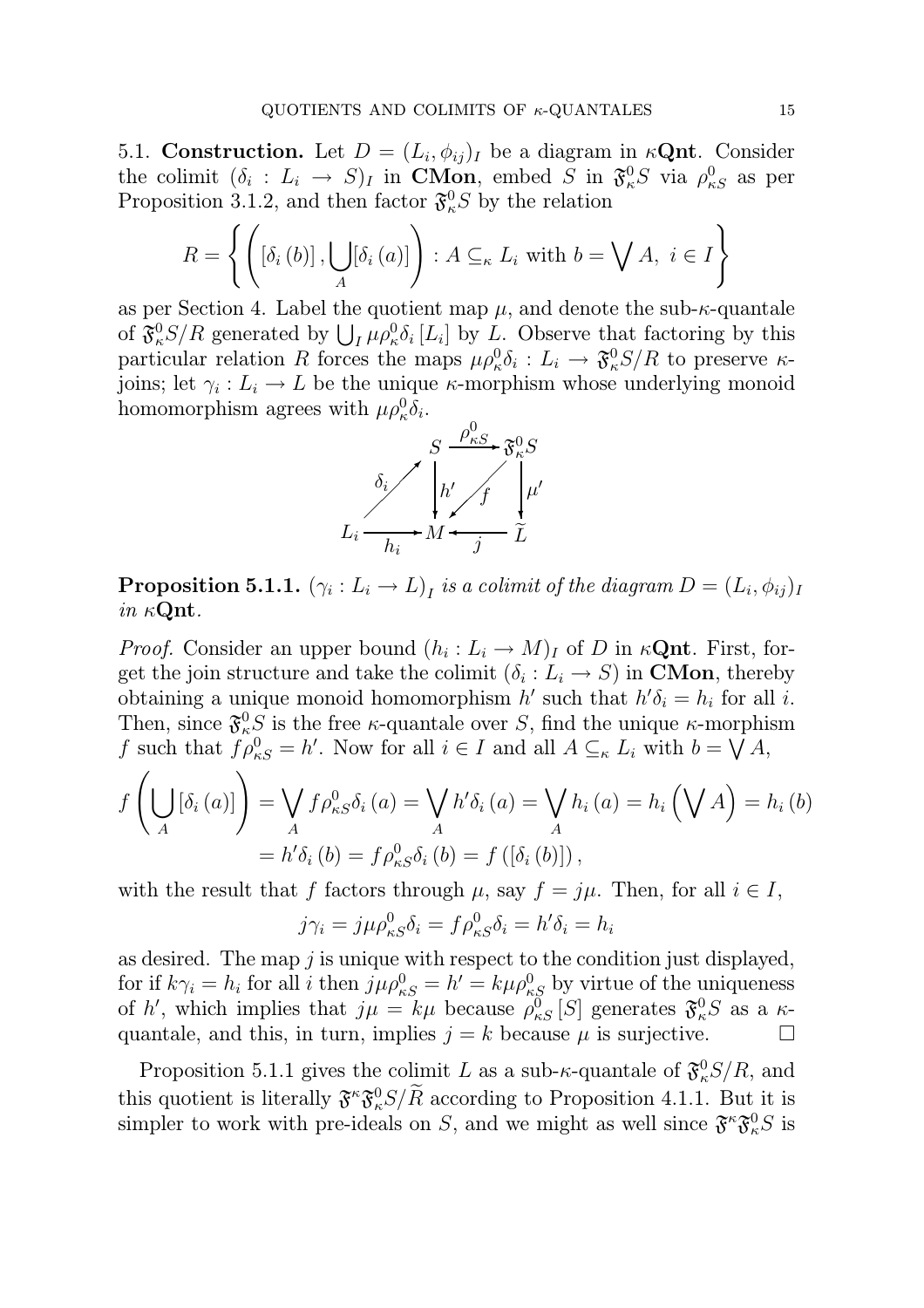isomorphic to  $\mathfrak{F}^0 S$  by Proposition 3.3.2. The question then naturally arises as to which pre-ideals on  $S$  correspond to, i.e., are unions of,  $R$ -saturated element of  $\mathfrak{F}^{\kappa} \mathfrak{F}^0_{\kappa} S$ . We refer to such pre-ideals as being R-saturated.

**Lemma 5.1.2.** A pre-ideal  $U \subseteq S$  is R-saturated iff it satisfies the following conditions.

- (1) For all  $i \in I$  and all  $a \leq b$  in  $L_i$ , and for all  $s \in S$ , if  $\delta_i(b)$   $s \in U$ then  $\delta_i(a)$  s  $\in U$ .
- (2) For all  $i \in I$  and  $A \subseteq_{\kappa} L_i$  with  $b = \bigvee A$ , and for all  $s \in S$ , if  $\delta_i(a)$  s  $\in U$  for all  $a \in A$  then  $\delta_i(b)$  s  $\in U$ .

*Proof.* Let T be an R-saturated element of  $\mathfrak{F}^{\kappa} \mathfrak{F}^0_{\kappa} S$ . Then T is a  $\kappa$ -ideal of  $\mathfrak{F}^0_\kappa S$ , the  $\kappa$ -quantale of  $\kappa$ -generated pre-ideals of S, such that

(\*) 
$$
(\downarrow [\delta_i(b)]) \cdot V \subseteq T \text{ iff } \left( \downarrow \bigcup_A [\delta_i(a)] \right) \cdot V \subseteq T
$$

for all  $i \in I$  and  $A \subseteq_{\kappa} L_i$  with  $b = \bigvee A$ , and for all  $V \in \mathfrak{F}^{\kappa} \mathfrak{F}_{\kappa}^0 S$ . (The down-sets here are taken in  $\mathfrak{F}^0_{\kappa}S$ .) Let  $U \equiv \bigcup T$ , so that, by Proposition 3.3.2,  $T = \{W \in \mathfrak{F}_{\kappa}^0 S : W \subseteq U\}$ . Fix  $i \in I$  and  $s \in S$ . Taking  $V = \mathcal{L}[s]$ and using the implication from right to left in  $(*)$ , we get that, for  $A \subseteq L_i$ with  $b = \bigvee A$ ,

$$
\{\delta_i(a) \ s : a \in A\} \subseteq U \Longrightarrow \left(\downarrow \bigcup_A [\delta_i(a)]\right) \cdot V \subseteq T \Longrightarrow (\downarrow [\delta_i(b)]) \cdot V \subseteq T \Longrightarrow
$$

$$
\Longrightarrow \delta_i(b) \ s \in U,
$$

which is condition (2) above. Taking  $V = \downarrow [s]$  and  $A = \{a, b\}$  with  $a \leq b$  in  $L_i$  and using the implication from left to right in  $(*)$ , we get  $\delta_i(b) s \in U \Longrightarrow (\downarrow [\delta_i(b)]) \cdot V \subseteq T \Longrightarrow (\downarrow {\{\delta_i(a)| \cup [\delta_i(b)]\}}) \cdot V \subseteq T \Longrightarrow$  $\implies \delta_i(a) s \in U$ ,

which is condition (1) above. On the other hand, it is straightforward to verify that if U satisfies (1) and (2) then  $T \equiv \{W \in \mathfrak{F}^0_\kappa S : W \subseteq U\}$  satisfies (∗).

Let  $\left[ A \right]_R$  designate the smallest  $R$ -saturated pre-ideal containing a subset  $A \subseteq S$ . An R-saturated pre-ideal  $U \subseteq S$  is said to be  $\kappa$ -generated if it is of the form  $[A]_R$  for some  $A \subseteq_{\kappa} S$ . We denote the  $\kappa$ -quantale of  $\kappa$ -generated R-saturated pre-ideals of A by  $\tilde{L}$ , and, by abuse of notation, we denote the  $\kappa$ -morphism  $a \mapsto [a]_R$  by  $\gamma_i : L_i \to L$ .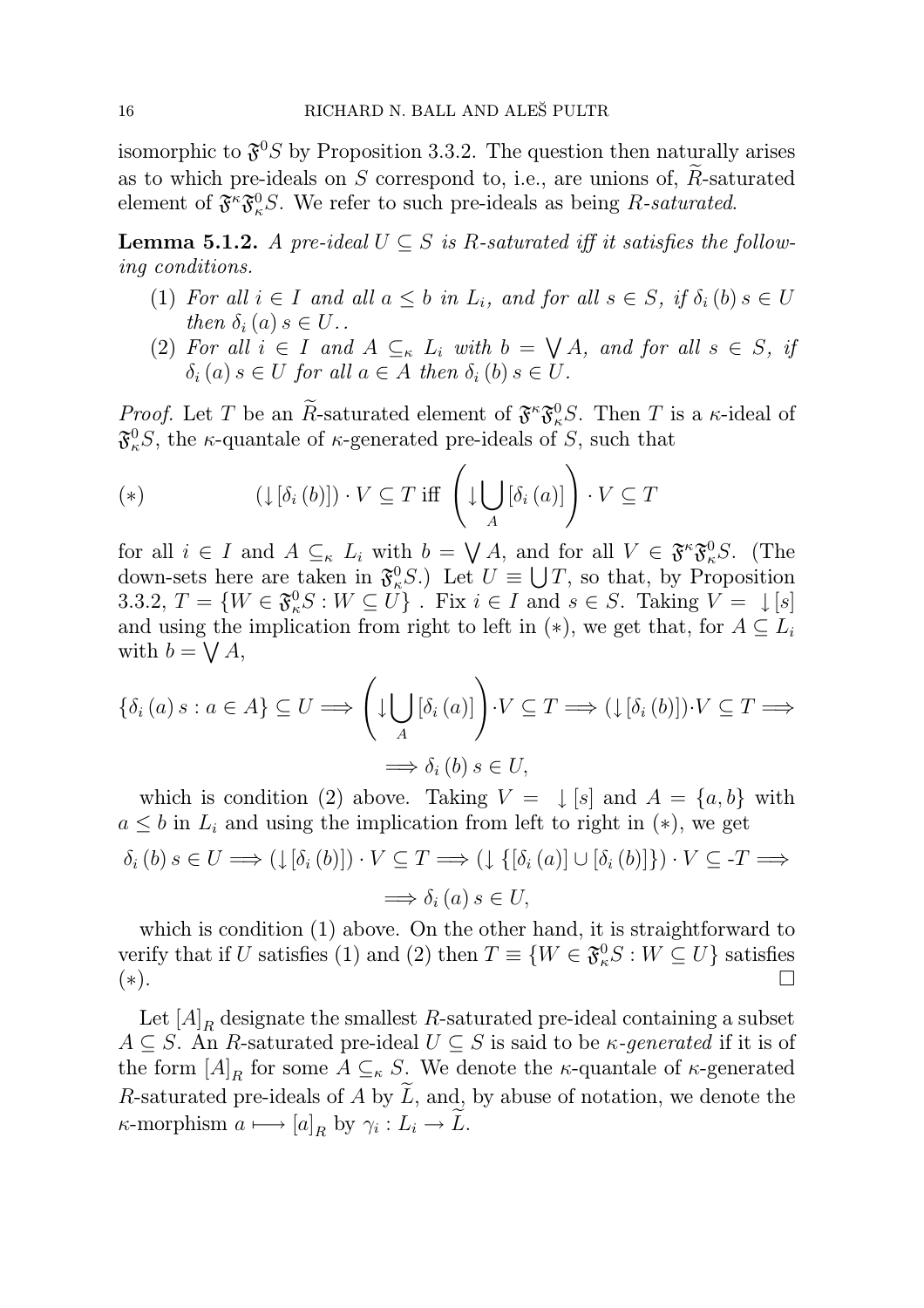$\textbf{Proposition 5.1.3.}~\left(\gamma_i : L_i \rightarrow \widetilde{L}\right)$ is a colimit of the diagram  $D = (L_i, \phi_{ij})_I$ in  $\kappa$ **Qnt**.

#### 6. Application: coproducts

In this section we apply the results of Section 5 to coproducts of  $\kappa$ quantales in order to characterized them in Theorem 6.2.2. This requires that we begin by outlining coproducts in CMon.

6.1. Coproducts in CMon. Let  $L_i$ ,  $i \in J$ , be a family of monoids. Set

$$
\prod_{J} L_i = \{(x_i) \in \prod_{J} L_i : x_i = 1 \text{ for all but finitely many } i\},
$$

a submonoid of the product monoid  $\prod_{J} L_i$ . Let  $j \in J$  be fixed. For  $y \in L_j$ and  $x \in \prod' L_i$  set

$$
y *_{j} x = v
$$
,  $v_{i} = \begin{cases} y \text{ for } i = j \\ x_{i} \text{ for } i \neq j \end{cases}$ 

.

That is,  $y *_{j} x$  is the result of replacing the j<sup>th</sup> coordinate of x by y and leaving the other coordinates unchanged. Denote the identity element by  $\overline{1} \in \prod' L_i$ , i.e.,  $\overline{1}_i = 1$  for all i. To avoid confusion with the (categorical) product  $\prod_J S_i$  of monoids, and with other structures, we will use the symbol

$$
\sqcap_{i=1}^n x_i \text{ or just } \sqcap_i x_i \text{ for } x_1 \cdot x_2 \cdot \dots \cdot x_n.
$$

Consider the mappings

$$
\delta_j = (x \mapsto x *_j \overline{1}) : L_j \to \prod_J' L_i.
$$

Obviously the  $\delta_j$ 's are homomorphisms. We have

# **Proposition 6.1.1.**  $(\delta_j: L_j \to \prod'_J L_i)_J$  is a coproduct in CMon.

*Proof.* We have to prove that for any family  $h_j: L_j \to M$  of homomorphisms there is precisely one homomorphism  $h : \prod'_{j} L_{i} \to M$  such that  $h\delta_i = h_i$  for all i. First, we see that there is at most one such h. For  $(x_i) \in \prod'_{j}L_i$  let  $x_{j_1}, \ldots, x_{j_n}$  be all the coordinates that are not 1. Then necessarily

$$
h((x_i)) = h(\sqcap_{k=1}^n (x_{j_k} *_{j_k} \overline{1})) = \sqcap h_{j_k}(x_{j_k}).
$$

Now define

$$
h((x_i)) = \sqcap_J h_i(x_i).
$$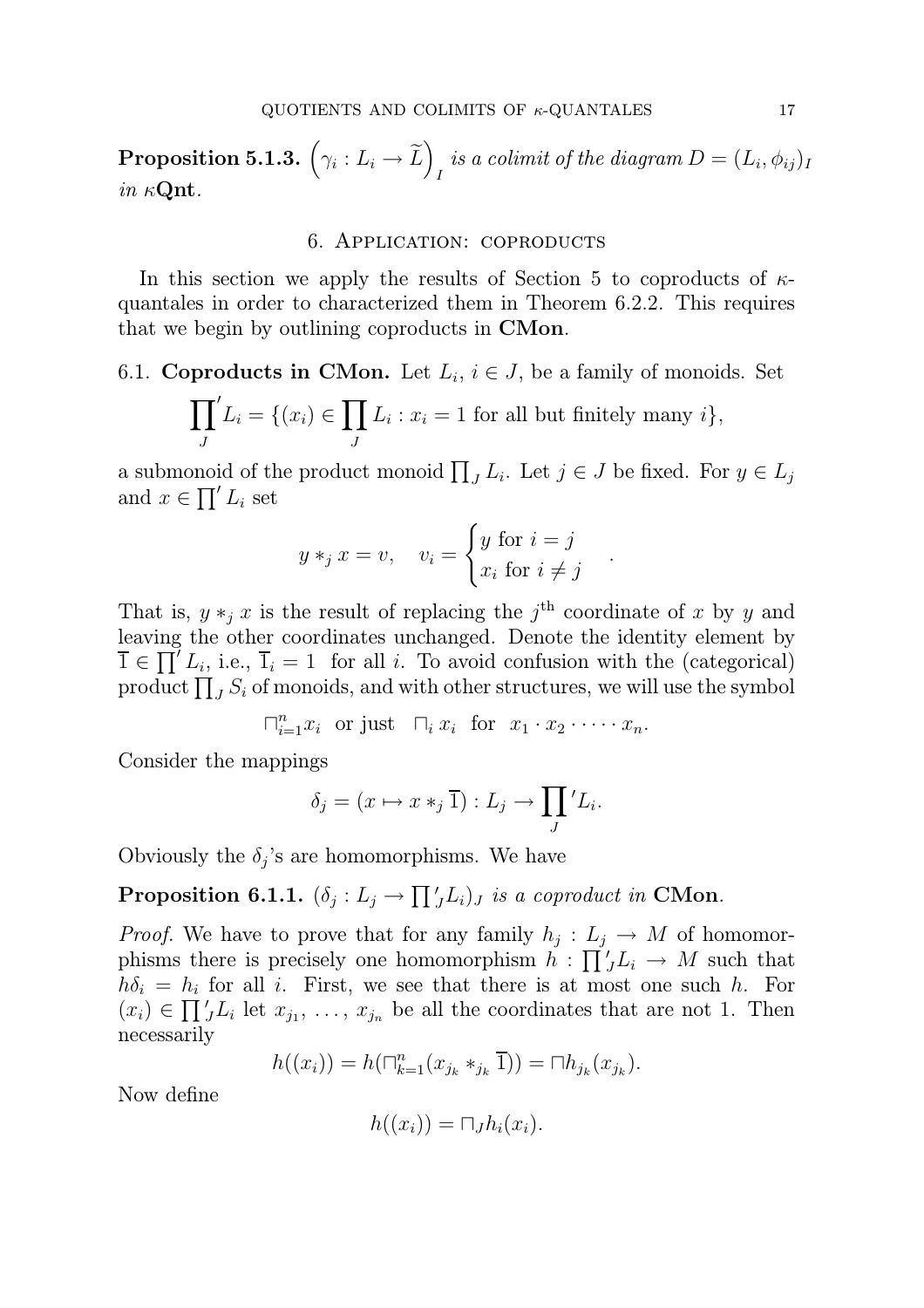This is essentially a finite product since all but finitely many of the  $h_i(x_i)$ 's are 1. Then  $h(\delta_j(x)) = h_j(x)$  for all  $j \in J$  and  $x \in L_j$ ,  $h(\overline{1}) = 1$ , and if  $x = (x_i)$  and  $y = (y_i)$  then, by commutativity,

$$
h(x \cdot y) = h((x_i y_i)) = \bigcap_i h_i(x_i y_i) = \bigcap_i h_i(x_i) \cdot \bigcap_i h_i(y_i) = h(x) \cdot h(y).
$$

6.2. Coproducts in  $\kappa \mathbf{Qnt}$ ,  $\kappa > 0$ . Now let  $L_i$ ,  $i \in J$ , be  $\kappa$ -quantales (in particular bounded distributive lattices). If we view the  $L_i$ 's for the  $\prod'_{j}L_{i}$ . The binary relation R of Subsection 5.1 can be written as moment as their underlying monoids, we may form their **CMon** coproduct

$$
\left\{ \left( \left[b \ast_j \overline{1}\right], \bigcup_A [a \ast_j \overline{1}]\right), \ A \subseteq_{\kappa} L_j \text{ with } b = \bigvee A, \ j \in J \right\}.
$$

According to Propositions 5.1.3 and 6.1.1, the  $\kappa$ **Qnt** coproduct consists of those pre-ideals  $\tilde{U} \subseteq \prod'_{J}L_{i}$  which are R-saturated in the sense of Lemma 5.1.2. At this point it becomes both relevant and useful to view  $\prod'_{j}L_{i}$  as a partially ordered set in the product order, and this permits the conditions of Lemma 5.1.2 to be nicely simplified:

(1) part (1) becomes the condition that U be a down-set, and

(2) part (2) becomes the condition that, for all  $j \in J$  and  $A \subseteq_{\kappa} L_j$  with  $b = \bigvee A$ , and for all  $x \in \prod'_{J}L_{i}$ ,

$$
A*_j x \subseteq U \Longrightarrow b*_j x \in U.
$$

The set A can be empty, and hence we have, in particular, that any  $R$ saturated down-set contains

$$
\mathbb{O} \equiv \{(x_i) : \exists j \ (x_j = 0)\},\
$$

and  $\mathbb O$  itself is R-saturated. Denote the  $\kappa$ -quantale of  $\kappa$ -generated Rsaturated down-sets of  $\prod_{j}^{'} L_i$  by  $\bigoplus_j L_i$ , denote the smallest R-saturated down-set containing a given subset  $A \subseteq \prod'_{J}L_i$  by  $\downarrow_R A$ , and denote by  $\gamma_i: L_i \to \bigoplus_J L_i$  the  $\kappa$ -morphism

$$
a \longmapsto \downarrow_R (a *_i \overline{1}), \ a \in L_i.
$$

An important observation in this connection is that

$$
\downarrow_R (a*_i \overline{1}) = \downarrow (a*_i \overline{1}) \cup \mathbb{O},
$$

since  $\downarrow$   $(a *_{i} \overline{1}) \cup \mathbb{O}$  clearly satisfies properties (1) and (2) above.

Our development is summarized in Theorem 6.2.1, a direct generalization to  $\kappa$ -quantales of Johnstone's description of the frame coproduct ([5, p. 59]).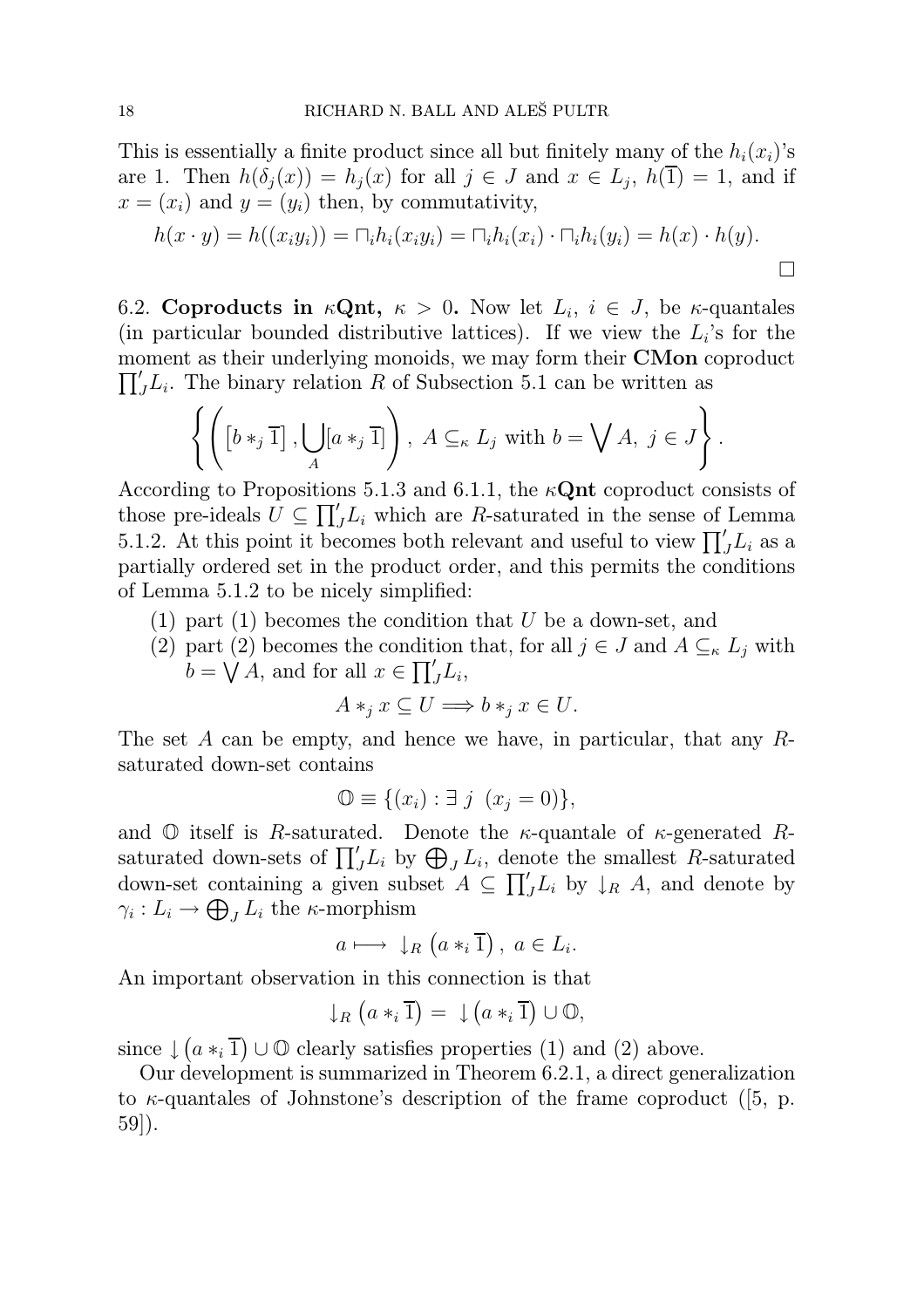**Theorem 6.2.1.** Let  $\kappa > 0$ . The family  $(\gamma_i : L_i \to \bigoplus_j L_i)_j$  is a  $\kappa \mathbf{Qnt}$ coproduct of the family  $(L_i)_J$ .

Theorem 6.2.1 permits a characterization of the coproduct in  $\kappa$ **Qnt** in a manner independent of its construction.

**Theorem 6.2.2.** Let  $\kappa > 0$ . A family  $(v_i : L_i \to L)_J$  of  $\kappa$ -morphisms is a  $\kappa \mathbf{Qnt}$  coproduct of the family  $(L_i)$  iff it has these properties.

- (1)  $\bigcup_{J} v_i [L_i]$  generates L.
- (2) For any  $I_0 \subseteq_{\omega} J$  and  $I_1 \subseteq_{\kappa} J$ , and for any  $a_i \in L_i$ ,  $i \in I_0$ , and  $b_j \in L_j, j \in I_1,$

$$
\sqcap_{I_0} v_i(a_i) \leq \bigvee_{I_1} v_j(b_j) \Longrightarrow \exists i \in I_0 \cap I_1 \ (a_i \leq b_i).
$$

*Proof.* To verify the forward direction we must show that  $(\gamma_i: L \to \bigoplus_j L_i)$ has the second property above, since it clearly has the first. Since  $\Box_{I_0} \gamma_i(a_i) =$  $(\downarrow \Box_{I_0} (a_i *_i \overline{1})) \cup \overline{0}$ , this follows from the fact that

$$
\bigvee_{J} \gamma_{j} (b_{j}) = \bigcup_{J} \gamma_{j} (b_{j}) = \left( \bigcup_{J} \downarrow (b_{j} *_{j} \overline{1}) \right) \cup \mathbb{O}.
$$

i.e., that  $(\bigcup_{J} \downarrow (b_j *_{j} \overline{1})) \cup \mathbb{O}$  is R-saturated. This is a consequence of the fact that different  $b_j$ 's are chosen from different  $L_j$ 's, and is easily verified.

Now suppose that  $(v_i: L_i \to L)$  is a family of  $\kappa$ -morphisms satisfying (1) and (2), and let  $v : \bigoplus_J L_i \to L$  be the unique  $\kappa$ -morphism such that  $\nu \gamma_i = \nu_i$  for all *i*. This map is surjective as a consequence of the assumption that  $\bigcup_{J} v_i [L_i]$  generates L; it remains only to show that it is injective as well.

A member of  $\bigoplus_J L_i$  has the form  $\downarrow_R S$  for  $S \subseteq_{\kappa} \prod'_J L_i$ , and if we write each  $s \in S$  in the form  $s = \bigcap_{I_s} (a_i *_{i} \overline{1})$  for  $I_s \subseteq \overline{I}$ , where  $a_i \in L_i$  for  $i \in I_s$ , then by necessity

$$
v(\downarrow_R S) = \bigvee_{S} \bigcap_{I_s} v_i(a_i) .
$$

Suppose  $v(\downarrow_R S) = v(\downarrow_R T)$  for  $S, T \subseteq_{\kappa} \prod'_J L_i$ , i.e.,

$$
\bigvee_{S} \bigcap_{I_s} v_i(a_i) = \bigvee_{T} \bigcap_{I_t} v_j(b_j)
$$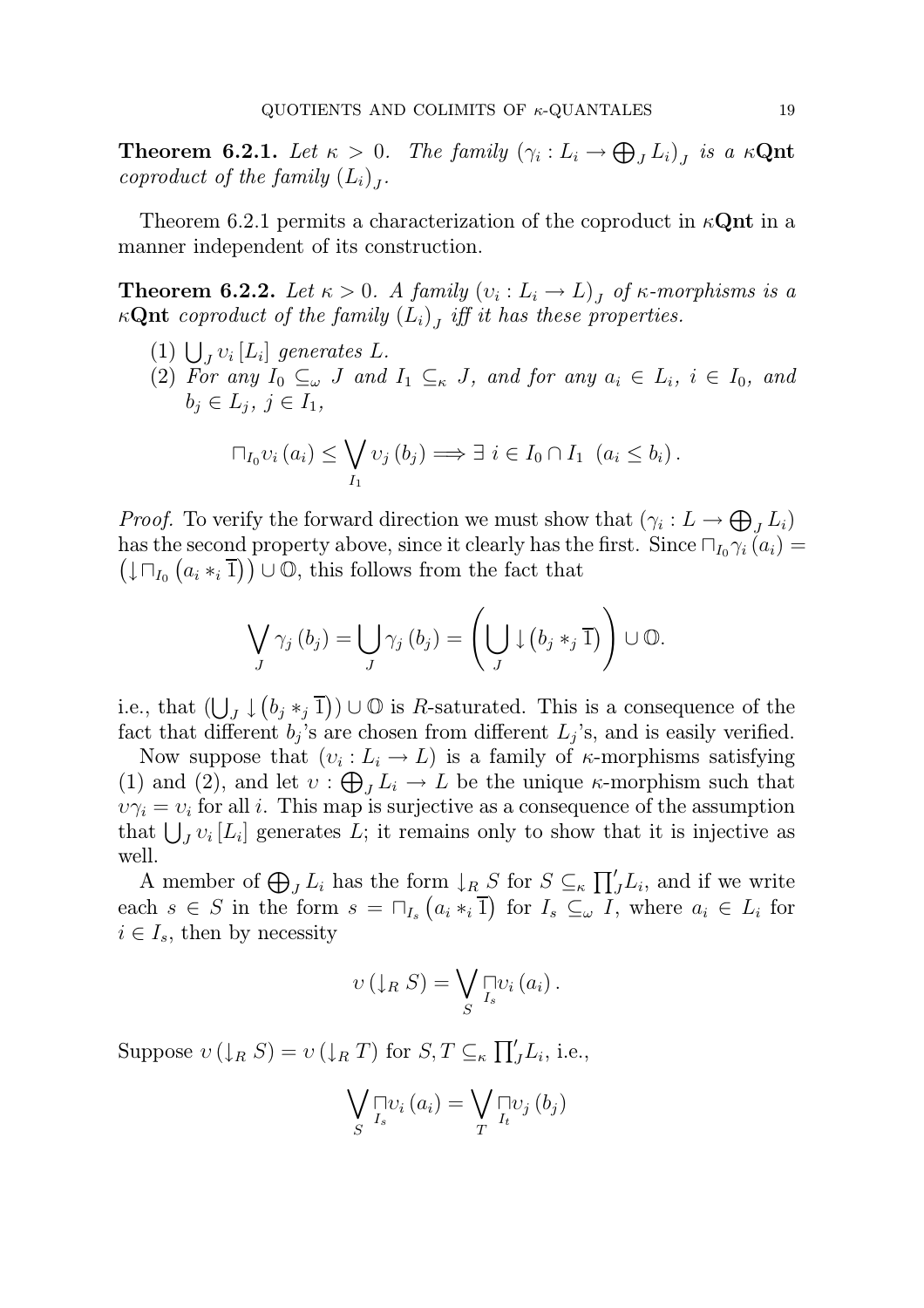for  $I_s, I_t \subseteq_{\omega} I$ ,  $t \in T$ ,  $s \in S$ . Fix  $s_0 \in S$ , and denote the set of choice functions by

$$
\Theta \equiv \left\{ \theta : T \to \bigcup_{T} I_{tr} : \theta \left( t \right) \in I_{t}, \ t \in T \right\}.
$$

For each  $\theta \in \Theta$  we have

$$
\sqcap_{I_{s_0}} v_i(a_i) \leq \bigvee_{S} \sqcap_{I_s} v_i(a_i) = \bigvee_{T} \sqcap_{I_t} v_j(b_j) \leq \bigvee_{T} v_{\theta(t)} (b_{\theta(t)}),
$$

so that by (2) there is some  $i \in I_{s_0}$  and  $t \in T$  such that  $\theta(t) = i$  and  $a_i \leq b_i$ . It follows that there must be some  $t_0 \in T$  for which  $I_{t_0} \subseteq I_{s_0}$  and  $a_i \leq b_i$  for all  $i \in I_{t_0}$ . This implies

$$
s_0 = \Box_{I_{s_0}} a_i \le \Box_{I_{t_0}} a_i \le \Box_{I_{t_0}} b_j = t_0.
$$

Since  $s_0$  was arbitrarily chosen from S, we conclude that  $\downarrow_R S \leq \downarrow_R T$ , and since the argument is symmetrical in S and T, that  $\downarrow_R S \leq \downarrow_R T$ .  $\Box$ 

6.3. Free  $\kappa$ -quantales (over sets). When specialized to the coproduct of free  $\kappa$ -quantales over a single generator, Theorem 6.2.2 yields 6.3.1, the generalization to  $\kappa$ -quantales of Whitman's condition for the free generation of a lattice  $([12])$ .

**Theorem 6.3.1.** Let L be a  $\kappa$ -quantale,  $\kappa > 0$ , generated by a subset X. Then L is freely generated by X iff for any  $X_0 \subseteq_{\omega} X$  and  $Y \subseteq_{\kappa} X$ , and for any choice of integers  $n_x, m_y \in \mathbb{Z}^+$ ,  $x \in X_0, y \in Y$ ,

$$
\lim_{X_0} x^{n_x} \le \bigvee_Y y^{m_y} \Longrightarrow \exists x \in X_0 \cap Y \ \ (n_x \ge m_y).
$$

*Proof.* L is freely generated by S iff L is isomorphic to the free  $\kappa$ -quantale on |X| generators, i.e., the coproduct of |X| many copies of the the free  $\kappa$ -quantale on a single generator. Since the latter is clearly  $\mathfrak{F}^0_k S$ , where S is the free commutative monoid on one generator, and since  $S$  is clearly the multiplicative monoid  $\left\{ \left( \frac{1}{2} \right)^n : n \in \mathbb{Z}^+ \right\}$ , the result follows from Theorem 6.2.1.  $\square$ 

#### **REFERENCES**

- [1] R. Balbes and P. Dwinger, Distributive Lattices, University of Missouri Press, Missouri, 1974.
- [2] B. Banaschewski and E. Nelson, Tensor products and bimorphisms, Can. Math. Bull. 19 (1976), 385-402.
- [3] B. Banaschewski and A. Pultr, Distributive algebras in linear categories, Algebra Universalis 30 (1993), 101-118.